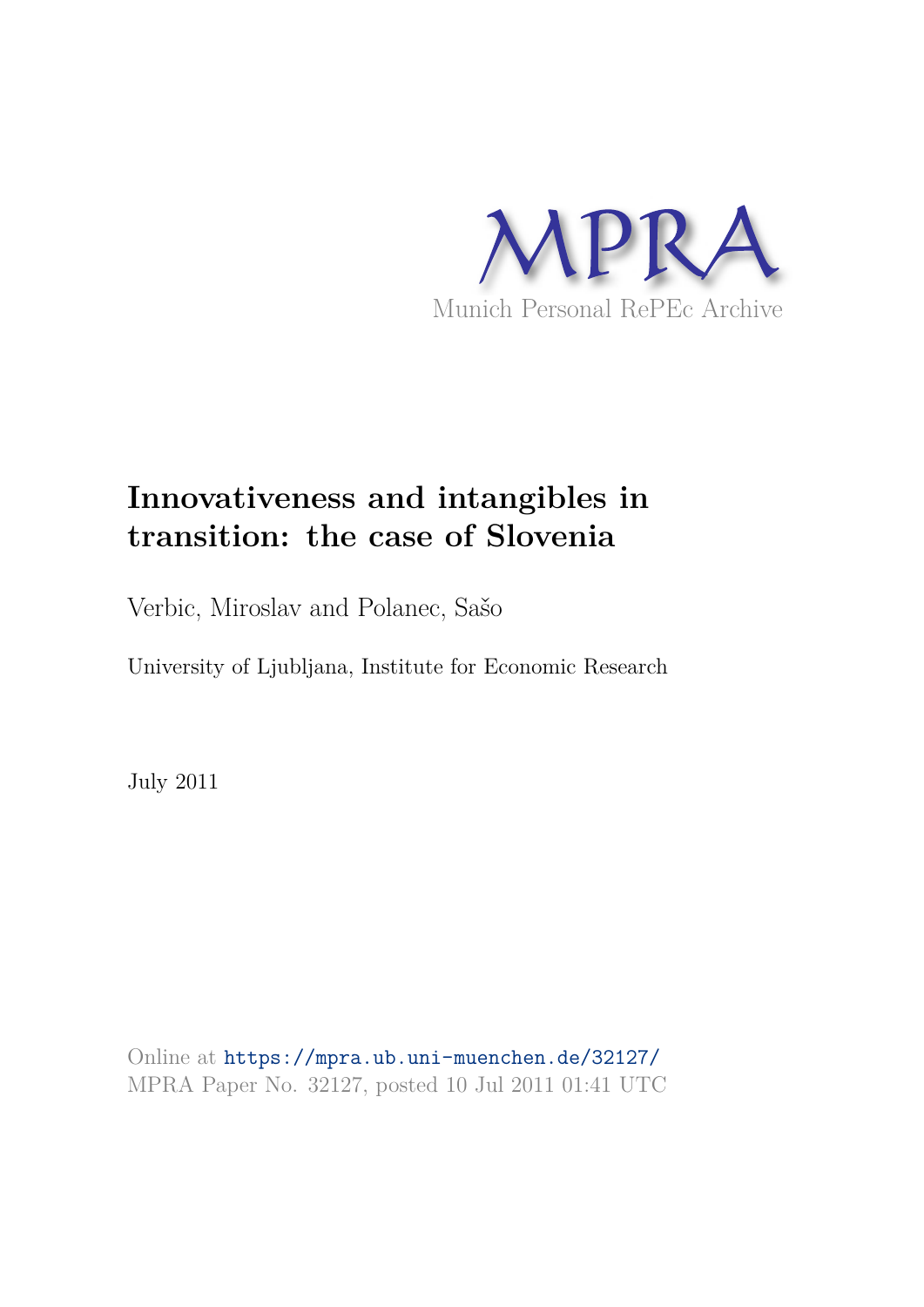## **Innovativeness and Intangibles in Transition: The Case of Slovenia**

#### **Miroslav Verbič**

Faculty of Economics, University of Ljubljana, Slovenia & Institute for Economic Research, Ljubljana, Slovenia

#### **Sašo Polanec**

Faculty of Economics, University of Ljubljana, Slovenia

The research leading to these results has received funding from the European Community's Seventh Framework Programme under grant agreement 214576. We are grateful to the Statistical Office of the Republic of Slovenia (SORS) for provision of the data, which were analyzed in a secure room. We are also grateful for very helpful suggestions from Hannu Piekkola, Cecilia Jona-Lasinio and Massimiliano Iommi. Responsibility for any remaining errors and omissions is ours alone.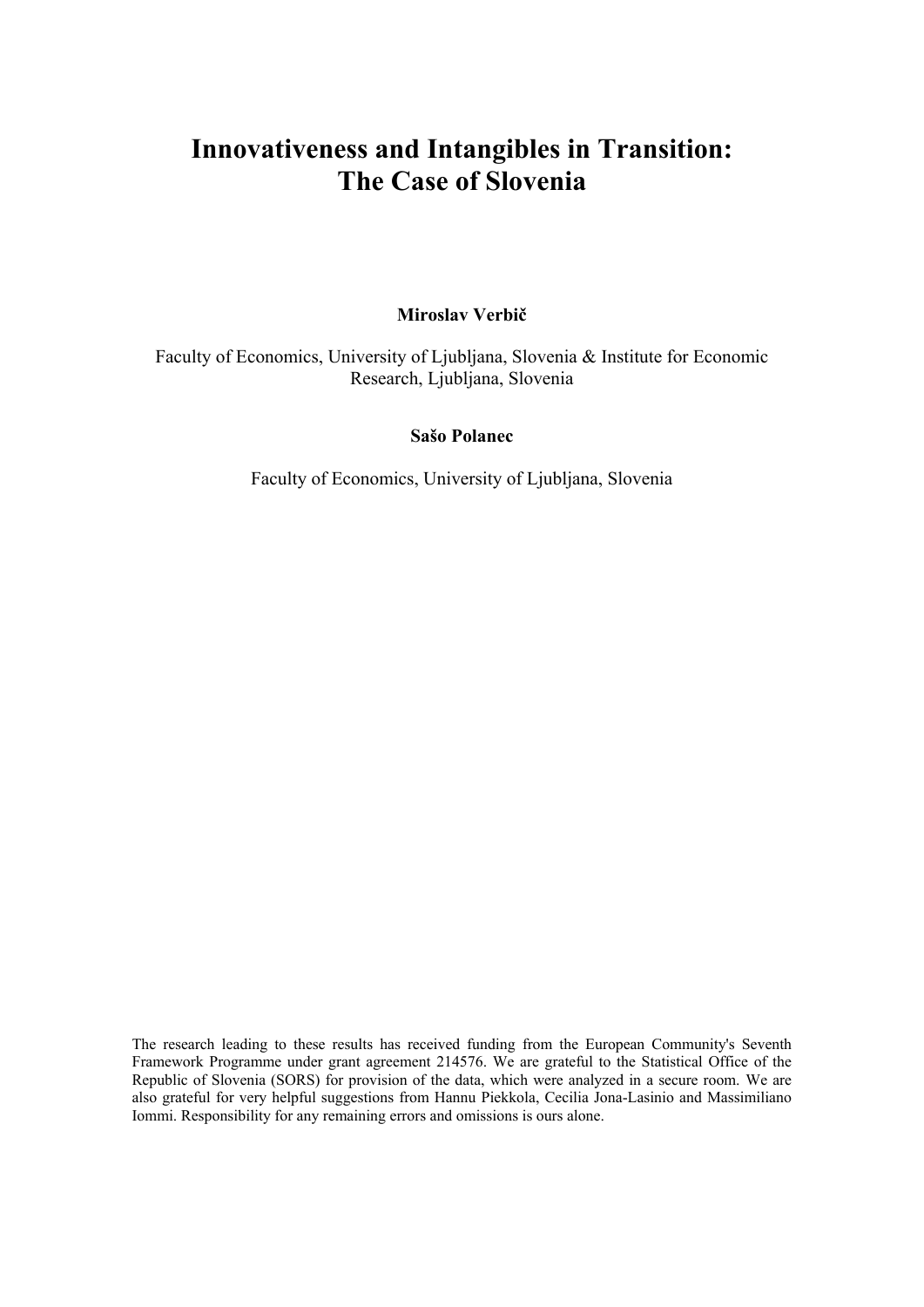#### **Abstract**

The article presents the micro data on intangibles for Slovenia in the period 1994–2005 using an augmented method of Corrado *et al*. (2005) and analyses the role of intangibles in the Slovenian economy during the transition. By examining the organizational, ICT and R&D component of intangibles, we observe a decrease in the value of R&D capital that was to some extent offset by an increase in the value of ICT capital. We find that organizational workers had higher productivity than the average worker. The dynamic of changes was gradual during the transition. The capitalization of intangibles implied an average 4.5% increase of GDP for the new member states. Nonetheless, a worrying convergence can be observed between the tangible and the intangible capital. One can thus expect the intangibles having an important role in the future growth in Slovenia and across the European countries, but only if proper attention is devoted to them in terms of policy measures and regulation.

**Keywords:** aggregate productivity, ICT, intangible capital, organization, R&D, Slovenia, transition

**JEL classification:** M12, M40, J30, O30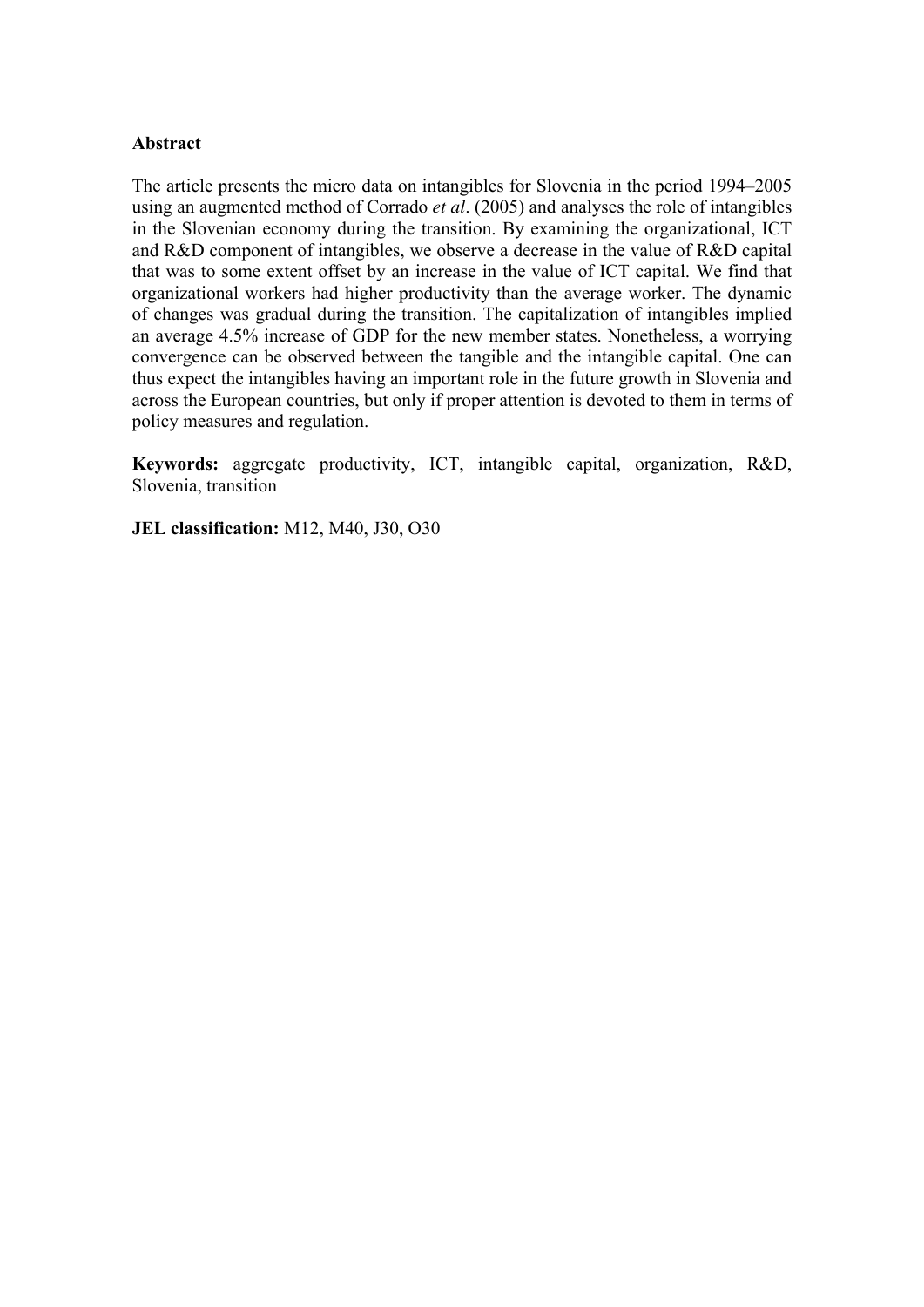#### **1 Introduction**

The expansion of innovative firms requires investment in intangibles, such as R&D investments and more recently acknowledged investment in managerial, marketing and information and communication technologies. These are typically omitted from the standard accounts of firms, such as balance sheets. In order to understand the importance of these types of investments, there is a need for more accurate measurement that includes managerial and marketing work (*cf*. Piekkola, 2010, p. 2). More and more of the expenditures on marketing and organizational investment need to be recognized as intangible investments that increase productivity of firms over a longer period. An important distinctive feature of organizational capital is that it is firmspecific and owned by the firm than are other types of intangibles on one hand, and less tradable and/or cannot be invested with only long-term goals on the other, as e.g. investment in R&D (*cf*. Youndt *et al*., 2004; Subramaniam and Youndt, 2005; Lev and Radhakrishnan, 2003; 2005). R&D expenditures are in turn the first and only recognized type of intangible capital to be included in the satellite accounting of GDP by the OECD.

 Investments in information and communication technologies (ICT) is the third intangible type of capital that also complements organizational work as found in Ito and Krueger (1996), and Bresnahan and Greenstein (1999). ICT work needs to be analyzed in conjunction with organizational capital even in industries such as business services and finance. Indeed, Brynjolfsson *et al*. (2002) argue that the reportedly high returns on ICT investments can be largely explained by a relationship between the utilization of ICT and skilled workers on one hand, and human resource management on the other.

 In this article, we analyze intangible capital and measure investment in organizational capital (long-term investment in management and marketing activity), along with intangible investment from all other intangible capital type work, by accounting for expenditures and for productivity differences compared with other work. We distinguish between: (1) organizational capital, OC, (2) research and development, R&D, and (3) information and communication technologies, ICT. The benchmark approach is expenditure-based, utilizing a measure of innovation input rather than innovation output or the productivity of innovative activities. Our reliance on occupational expenditures makes it comparable across firms and countries. In European firms, organizational capital is poorly valued in the book value of brand, unless the total value of the firm is evaluated in mergers and acquisitions (Piekkola, 2010, pp. 2-3). Even R&D expenditures are often missing because the reporting of these expenditures is not required by accounting and fiscal regulations across most European countries.

 The purpose of this article is to present the process of generating the micro data on intangibles for Slovenia, and to provide an analysis of the role of intangibles in the Slovenian economy during the transition. Specifically, we focus on the period 1994– 2005 of the transitional process that started in 1991 with the dissolving of Yugoslavia and Slovenian independence, and is, at least in some respects, not yet finished. Since there were no comprehensive data on intangibles available for Slovenia, we had to build an inclusive micro database specifically for this purpose. Together with developing the methodology, this was one of the most important goals and a major effort.

 Our research questions relate first to the structure and compensations of privatesector employees engaged in work that generates intangible capital, defined as accumulated organizational, R&D and ICT work. We document the levels and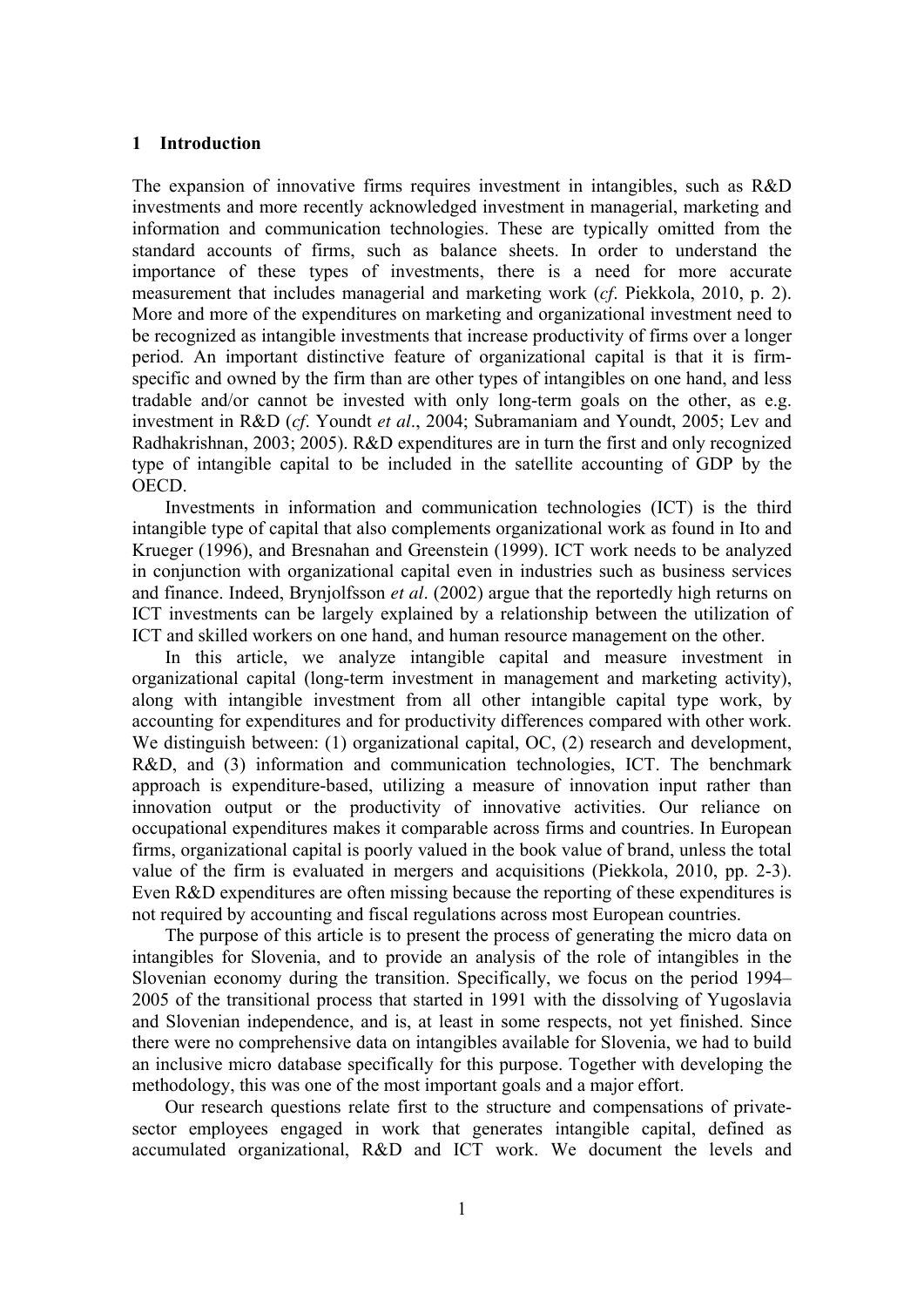dynamics of these variables for Slovenia. Second, we test whether these variables affected firm-level revenues, and among them especially the role of intangibles. What was the productivity of employees engaged in work related to intangible capital, specifically the organizational workers, in the economy? Did they bring additional value relative to the rest of the workers? Next, we presented the evolution of intangibles in the private sector, where we were interested in the dynamics of organizational, R&D and ICT capital. How did the intangible capital relate to the tangible capital in time? Were there signs of convergence or divergence between the two? Additionally, we were interested in the policy recommendations that could be inferred based on our results. And finally, we wanted to establish how Slovenia compares to other countries of the EU–27 in terms of intangible capital.

 In order to address these research questions, we use a methodology for calculating and analyzing intangibles that was developed in the INNODRIVE project<sup>[1](#page-4-0)</sup> (cf. Görzig et *al*., 2010). In particular, we assume that a certain fraction of OC, R&D and ICT workers engage in the production of intangible assets. The remaining employees in organizational, R&D and ICT occupations are engaged in current production, which in the National accounts means that the service life of the goods and services they produce is less than a year. The value of the necessary intermediate and capital costs in ownaccount production of intangible capital goods is also evaluated, which differs from the widely adapted expenditure-based approach by Corrado *et al*. (2006).

 The alternative performance-based approach measures the relative productivity of organizational workers. For example, for Finland a clear productivity-wage gap was found among the managers (Hellerstein *et al*., 1999; Ilmakunnas and Piekkola, 2010; *cf*. Ilmakunnas and Maliranta, 2005). The gap was strikingly wide for organizational workers, so that expenditures might only partially capture the value of intangibles that they produce. The production function includes here the share of organizational workers as a proxy for labour-augmenting productivity improvement. Performance-based measure of organizational capital together with the other intangibles is shown to yield a higher share of intangibles accounting for value added than what has been previously recorded. On average, intangibles account for about 50-60% of private sector value added.

 The article is organized in the following way. Chapter 2 presents the data and discusses the INNODRIVE micro database for Slovenia. Chapter 3 discusses the composition of intangible capital and presents the data on compensations and employee structure in Slovenia. Chapter 4 presents the basic INNODRIVE methodology for evaluating companies' intangible capital using the linked employer-employee data; the expenditure-based approach and the performance-based approach. Chapter 5 presents and discusses the micro-based empirical results of the estimation and calculation of the intangible capital for Slovenia. Chapter 6 presents the macro-based empirical results on intangible capital in Slovenia and provides comparison with other EU–27 countries (and Norway). Chapter 7 provides the concluding remarks, including some policy recommendations.

-

<span id="page-4-0"></span><sup>&</sup>lt;sup>1</sup> INNODRIVE is a FP7–SSH project with the full name *Intangible Capital and Innovations: Drivers of Growth and Location in the EU*. See the official website at *www.innodrive.org*.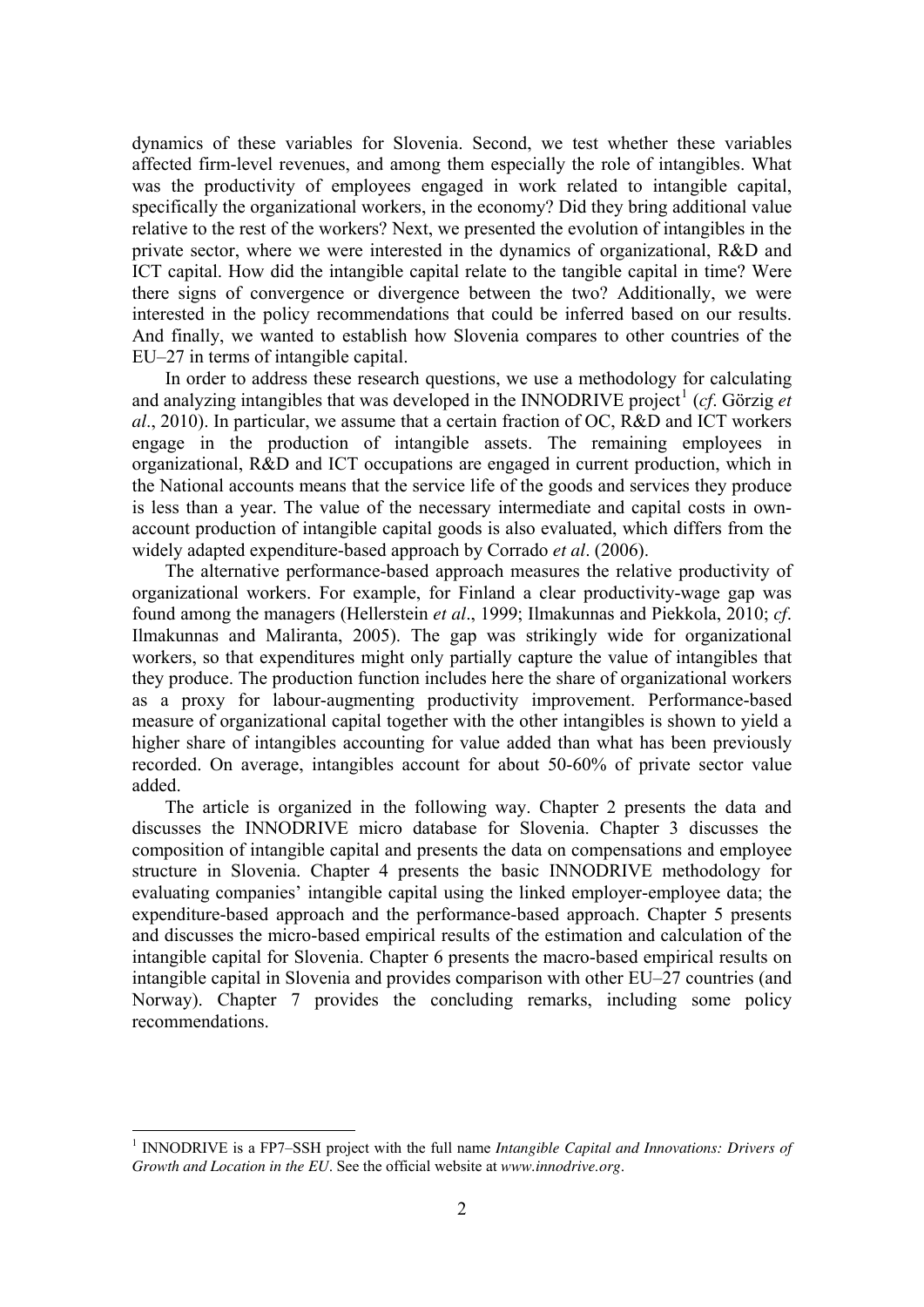#### **2 The data**

-

In building the INNODRIVE micro database for Slovenia three main data sources were merged: (1) balance sheets for Slovenian firms provided by the Slovenian Agency for Public Legal Records and Related Services (AJPES); (2) income tax statements at the individual level were provided by the Tax Office of the Republic of Slovenia (TORS); and (3) Statistical registry of the labour force (SRDAP). The INNODRIVE micro database for Slovenia was created by merging the data sets in a secure room at the Statistical Office of the Republic Slovenia (SORS).

 The balance sheet data contain key variables measuring output and inputs at the firm-level, such as total domestic and foreign sales, tangible and intangible capital, costs of materials and services, labour costs, number of workers based on the aggregate number of working hours and industry at 5-digit NACE level. These data are available for firms in all sectors, including services.

 The income tax data contain information on annual income earned by all workers that filed the personal income tax (PIT) statement, which amounts at present to more than 500,000 employees in private firms. We used information on gross wage of workers with full and part-time employment contracts.

 The Statistical registry of the labour force data (SRDAP) links the employees to employers as it contains information on full and part-time contracts. While this data set does not include all work done by workers (e.g. it excludes workers with short-term contracts and student work), these are relatively small categories. The data include information on gender, age, job title (occupation), educational attainment (field and degree), location of work, and spans of employment by worker and firm.

 While building the database, we dealt with the following measurement issues. First, there was missing data in the income tax statements, e.g. for managers, which had to be imputed. There was also a problem of duplicated data in the SRDAP, where some individuals were registered multiple times for the same event, which made e.g. the employment spells problematic (months of employment). Furthermore, between 1999 and 2000 there was a change of classification of occupations in Slovenia, where the previous Standard classification of occupations (SCO) was replaced by the International standard classification of occupations (ISCO–88). For this reason, the occupations had to be back casted for worker observations before 2000, which was possible due to the longitudinal nature of the data.

 Our database covers the complete NACE industry classification for the period 1994–2004. After merging the data sets, restricting and aggregating industries from C to N as shown in Table A1, and adjusting our dataset as described above, our full sample of data consisted, depending on the analyzed year, between 30,000 and 40,000 firms, and between 430,000 and 450,000 employees. This amounted to between 419,472 observations for 1994 and 468,583 observations for [2](#page-5-0)004. The estimation sample<sup>2</sup> covered, depending on the analyzed year, from 32.2 to 35.6 per cent of persons in employment in Slovenia and from 32.8 to 34.2 per cent of the Slovenian economy in terms of value added.

<span id="page-5-0"></span><sup>&</sup>lt;sup>2</sup> The *estimation sample* is a category narrower than the *full sample* used for calculating the main labour variables (worker shares and compensations) due to incomplete data.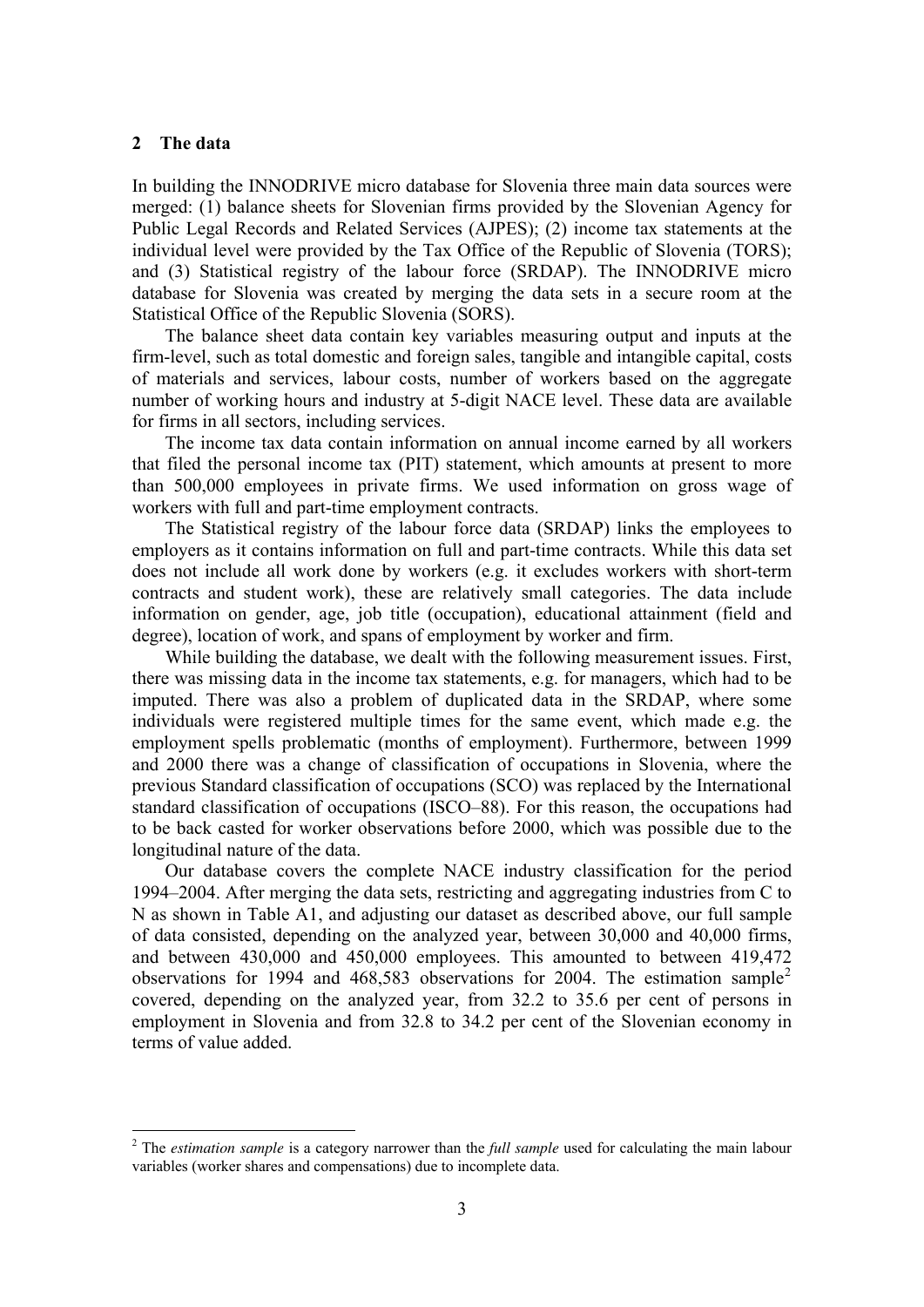#### **3 Intangible capital components**

Intangible capital is usually measured at the national level and incorporates the values of entire sectors such as financial services, the entertainment industry or computer software. We measure a firm's own intangible capital. The classification provided by Corrado *et al*. (2005; 2006) to measure intangible capital at the national level is shown in the left column of Table 1. The right column shows the firm-level approach, tracking similar categories.

|  |  | <b>Table 1:</b> Intangible capital in the knowledge economy |  |
|--|--|-------------------------------------------------------------|--|
|  |  |                                                             |  |

| <b>Intangible Capital</b>                                   |                                             |  |  |  |
|-------------------------------------------------------------|---------------------------------------------|--|--|--|
| Corrado et al. (2005)                                       | Own Categories                              |  |  |  |
|                                                             | <b>Economic Competencies</b>                |  |  |  |
| 1) Brand Equity:                                            | 1) Organizational capital                   |  |  |  |
| – Advertising                                               | $-$ Management                              |  |  |  |
| - Market Research                                           | - Marketing                                 |  |  |  |
| 2) Firm-specific resources:                                 | - Skilled administration                    |  |  |  |
| - Firm-specific human capital (e.g. training)               |                                             |  |  |  |
| $-$ Organization structure (e.g. management)                |                                             |  |  |  |
|                                                             | <i>Innovative Property</i>                  |  |  |  |
| 1) Scientific Research & development                        | 1) Research $&$ development                 |  |  |  |
| 2) Other Research $&$ development:                          | 2) Non-scientific research $\&$ development |  |  |  |
| $-R&D$ in Social Science and Humanities                     |                                             |  |  |  |
| - Mineral exploration                                       |                                             |  |  |  |
| - New motion picture films and other forms of entertainment |                                             |  |  |  |
| - New architectural and engineering design                  |                                             |  |  |  |
| - New product development in financial industry             |                                             |  |  |  |
| Digitalized information - ICT capital                       |                                             |  |  |  |
| 1) Software                                                 | 1) ICT personnel assets                     |  |  |  |
| 2) Database                                                 |                                             |  |  |  |

**Sources:** Corrado *et al*. (2005); INNODRIVE micro and macro databases.

 Organizational capital is at the core of the economic competence category in Corrado *et al*. (2005; 2006). This category includes the competence of the top management and human resources as well as the marketing and sales efforts. The organizational structure of a firm's own account in Corrado *et al*. (2005) is measured according to a predetermined share of management expenditures (20%) in the business sector. It also includes the firm-specific capital in the form of training provided by the employer. Such information is provided by surveys. Market research activities are measured by the size of the marketing industry in the System of National Accounts; in a study set in the UK, Marrano and Haskel (2006) use private sources from media companies.

 Scientific innovation capital is a category of its own, in which our firm-level analysis only covers R&D capital. For ICT capital, Corrado *et al*. (2005) include software and hardware expenditures that are currently recorded in national statistics. Brynjolfsson *et al*. (2002) refer to case studies indicating that computers and software are just the tip of the iceberg of the implementation costs of ICT. Organizational capital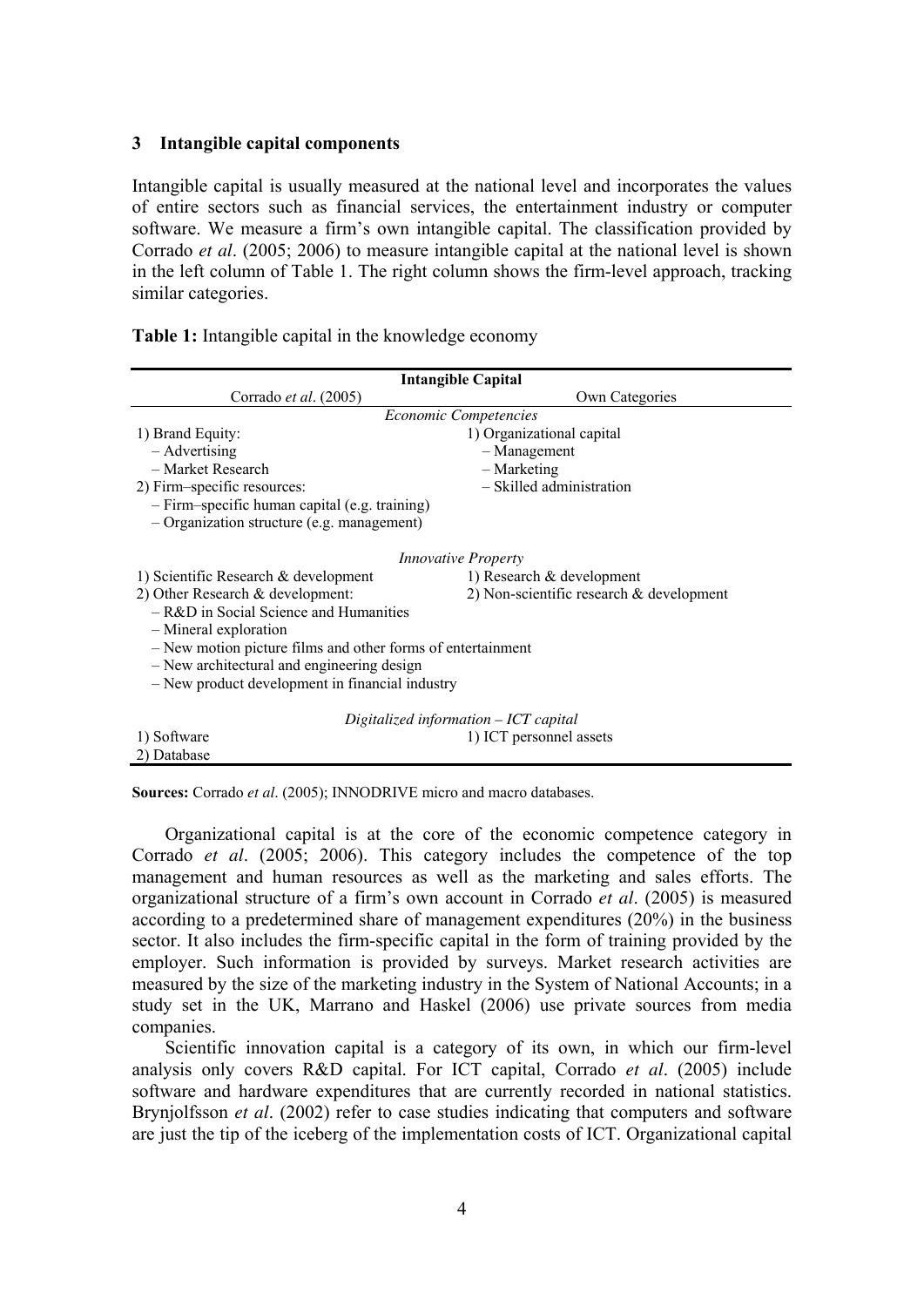should also include part of the implementation costs. National income accounting frequently use ICT-related work expenditures as proxies for software and hardware.

 As discussed in Chapter 2, we use linked employer-employee data, which have been extensively utilized in the study of human capital formation, starting with Abowd *et al*. (1999). These data are convenient for use in an analysis relying on the valuation of different tasks and occupations. To determine the categories of intangible capital, it was essential to establish a proper occupational classification in the linked employeremployee data. The occupational codes, until 2000 specific to Slovenia, were thus transformed according to the International standard classification of occupations (ISCO–88) using additional information on education level (for qualifications) and industrial codes. Most importantly, the occupations in manufacturing and services were separated (see Table A2). Organizational compensation was obtained from occupations classified as relating to organizational capital; management, marketing, and administrative work by those with tertiary education. We obtained 41 non-production worker occupations, which are listed in Table A2.

 Figure 1 shows the structure of private-sector employees by occupation in Slovenia for the analyzed period. As it can be observed, the production workers have the highest share (32.5% on average), followed by employees in other services (33.8% on average), while the marketing workers and other non-production workers have the lowest share (0.1% on average). Through time, the share of workers in the production sector was decreasing (from 34.8% in 1994 to 30.3% in 2004) in favour of other service workers, thus reflecting the transitional character of the Slovenian economy during the 1990s.



**Figure 1:** Structure of private-sector employees by occupation, Slovenia (1994–2004)

**Sources:** INNODRIVE micro database; own calculations.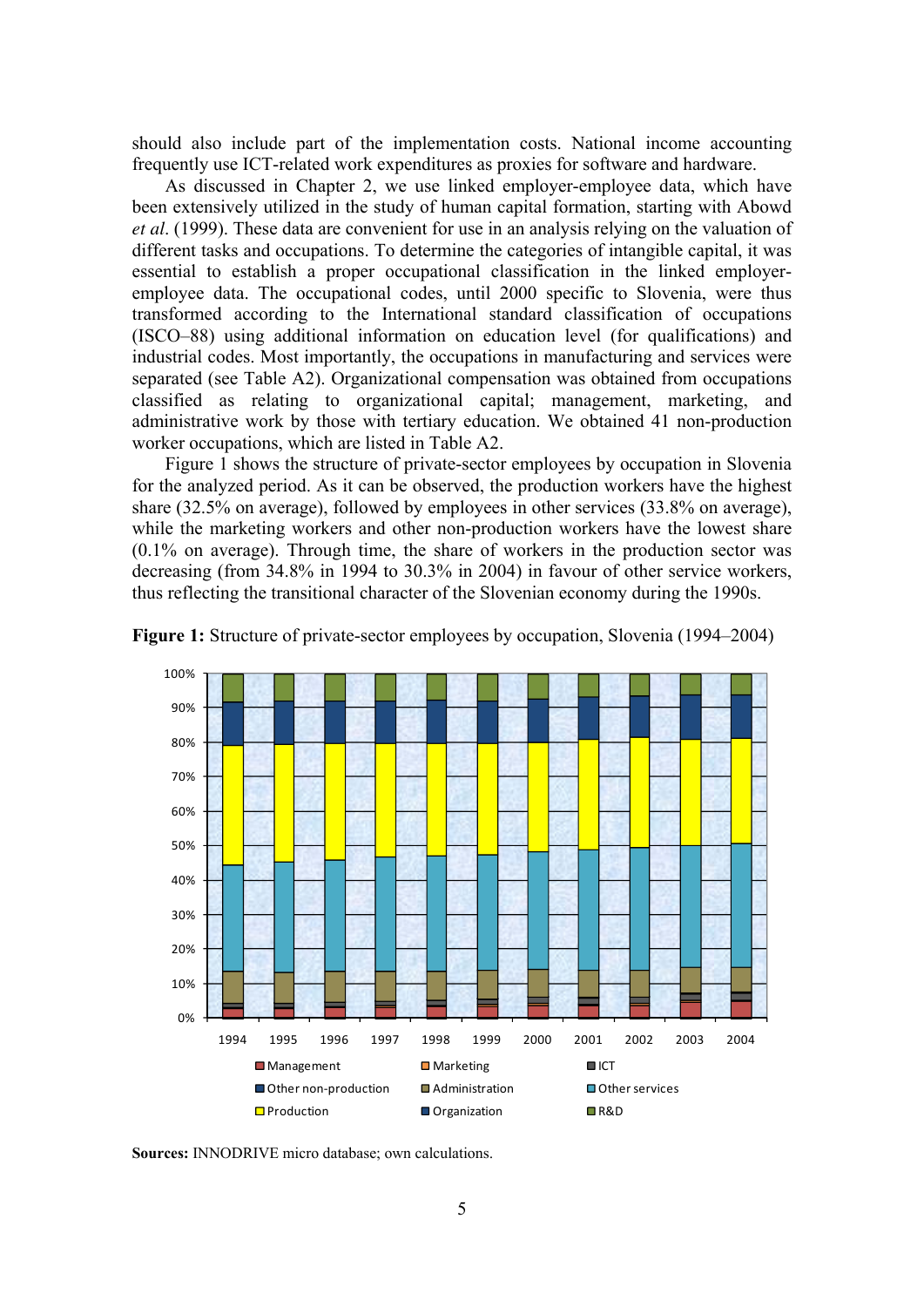The share of workers in work related to intangible capital varied on average from 1.5% in ICT and 7.3% in R&D and 12.4% in organization of firms. Through time, the share of workers had an increasing trend in the ICT sector and a distinct decreasing trend in the R&D sector, while there was no clear dynamics in the share of organization workers. Share of workers in work related to intangible capital as a whole decreased slightly through time; from 21.8% in 1994 to 20.9% in 2004.

 Figure 2 shows the hourly compensation of private-sector employees engaged in work related to intangible capital in Slovenia for the analyzed period (in Euros at constant 2000 prices). As it can be observed, the hourly compensation was highest in the organization sector (8.2 EUR on average), followed by the R&D and ICT workers (6.1 EUR on average in each). The latter two were relatively stable over time, while the hourly compensation of organization workers had a decreasing trend. Overall, the lowest hourly compensation was recorded for production workers (3.6 EUR on average) and the highest for the non-production workers (9.8 EUR on average). The average hourly compensation in all sectors amounted to 5.4 EUR.





**Note:** Hourly compensations in Euros were recalculated in constant 2000 prices (wage index used). **Sources:** INNODRIVE micro database; own calculations.

 The annual compensation of private-sector employees (again, in Euros, constant 2000 prices) varied in a similar fashion as the hourly compensation; it was the lowest for production workers (8,094 EUR on average) and the highest for the other non-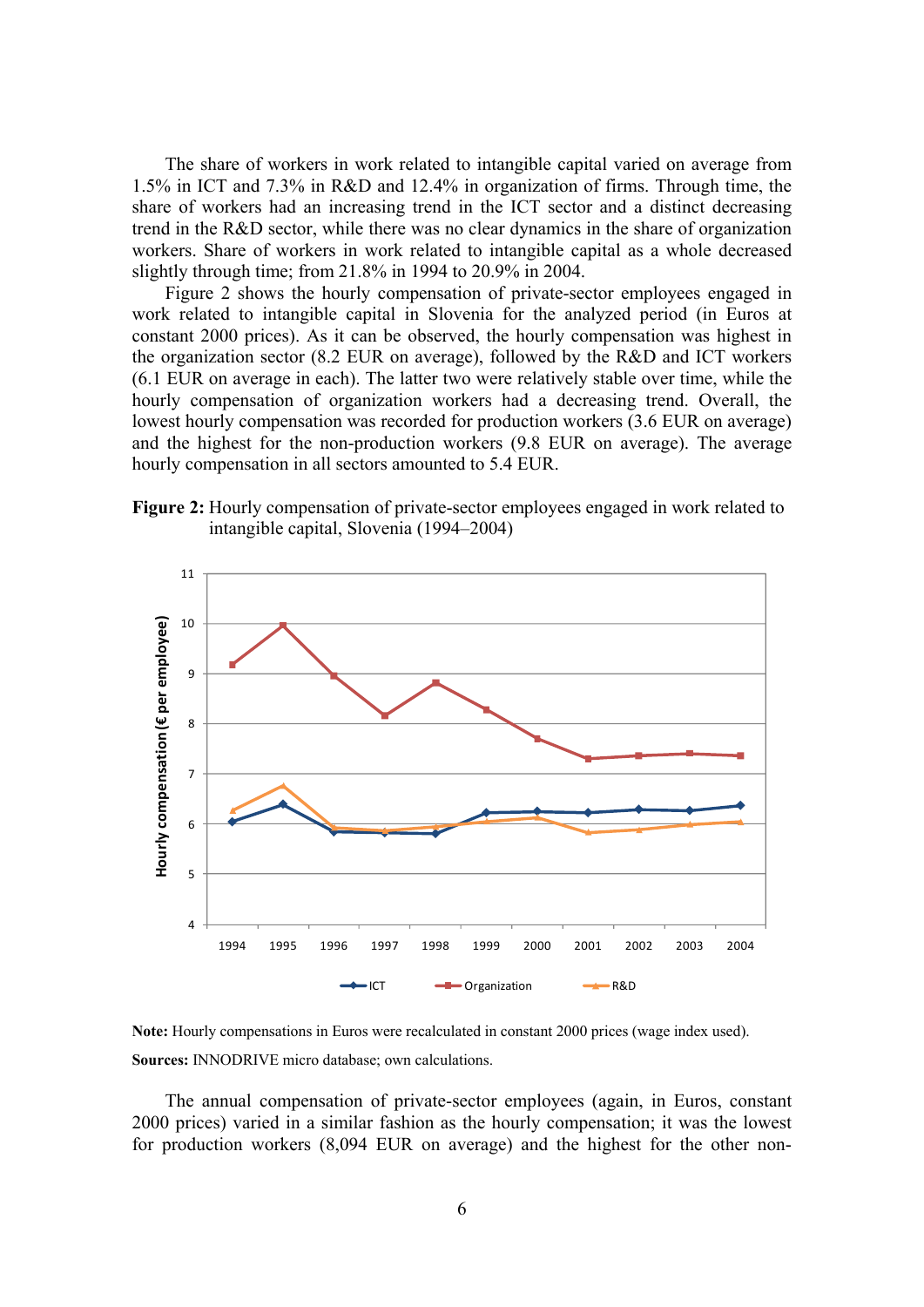production workers (21,924 EUR on average). The annual compensation for work related to intangible capital amounted to 12,949 EUR on average in the organization sector, 13,801 EUR on average in the R&D sector, and to 13,919 EUR on average in the ICT sector. Both the hourly and the annual compensation showed evidence of high compression of wages, which originated from the former socioeconomic system in Slovenia (within Yugoslavia) during 1945–1991 and managed to maintain itself throughout the transition.

#### **4 The methodology**

The basic idea is that each firm produces three types of goods<sup>[3](#page-9-0)</sup>: (1) organizational competencies (OC), (2) information and communication technologies (ICT), and research and development (R&D). It is assumed that the production of these types of goods is directed towards the firm's own uses. The OC, R&D and ICT employees are also engaged in current production, which means that the service life of the goods they produce is less than a year. Following the INNODRIVE approach, a fraction of OC, R&D and ICT work is engaged in the production of intangible goods, whose fractions are set at 20% for OC, 70% for R&D, and 50% for ICT.

 To evaluate the value of intermediate and capital costs related to labour costs necessary in the production of intangible capital goods, the following industries within NACE category 7 have been chosen: (1) other business activities (NACE 74) as a proxy for OC goods, (2) research and development (NACE 73) as a proxy for R&D goods, and (3) computer and related activities (NACE 72) as a proxy for ICT goods.

 We assume that the weighted average relation between the production factors (labour, intermediates, and capital) in these industries can also be taken as an indicator for the cost structure in own-account production of these types of goods in the firms. Following Görzig *et al*. (2010), data for the assessment of these factors are taken as a weighted average using the EU KLEMS database for Germany (40% weight), UK (30% weight), Finland (15% weight), Czech Republic and Slovenia (7.5% weight). The weighted multipliers and depreciation rates for different intangibles are shown in Table 2.

**Table 2:** Multipliers and depreciation rates for intangibles

| Parameter                             |      | R&D  |      |
|---------------------------------------|------|------|------|
| Combined weighted multiplier $M_{IC}$ | 0.35 | .10  | 0.70 |
| Depreciation rate $\delta_{\iota c}$  | 0.25 | 0.20 | 0.33 |

**Sources:** INNODRIVE micro database.

-

The combined multiplier,  $M_{IC}$ , is the product of the share of intangible-type work and the use of other inputs. $4$  Overall, organizational investment is 35% of wage costs

<span id="page-9-0"></span><sup>&</sup>lt;sup>3</sup> See Görzig *et al.* (2011) for a more detailed description of the INNODRIVE methodology for evaluating companies' investment in intangible assets using linked employer-employee data. We only give here those parts that are necessary for understanding the results presented in this article.

 $4$  Capital cost is the sum of the external rate of return  $(4\%$ , representing the market interest rate) and depreciation multiplied by net capital stock.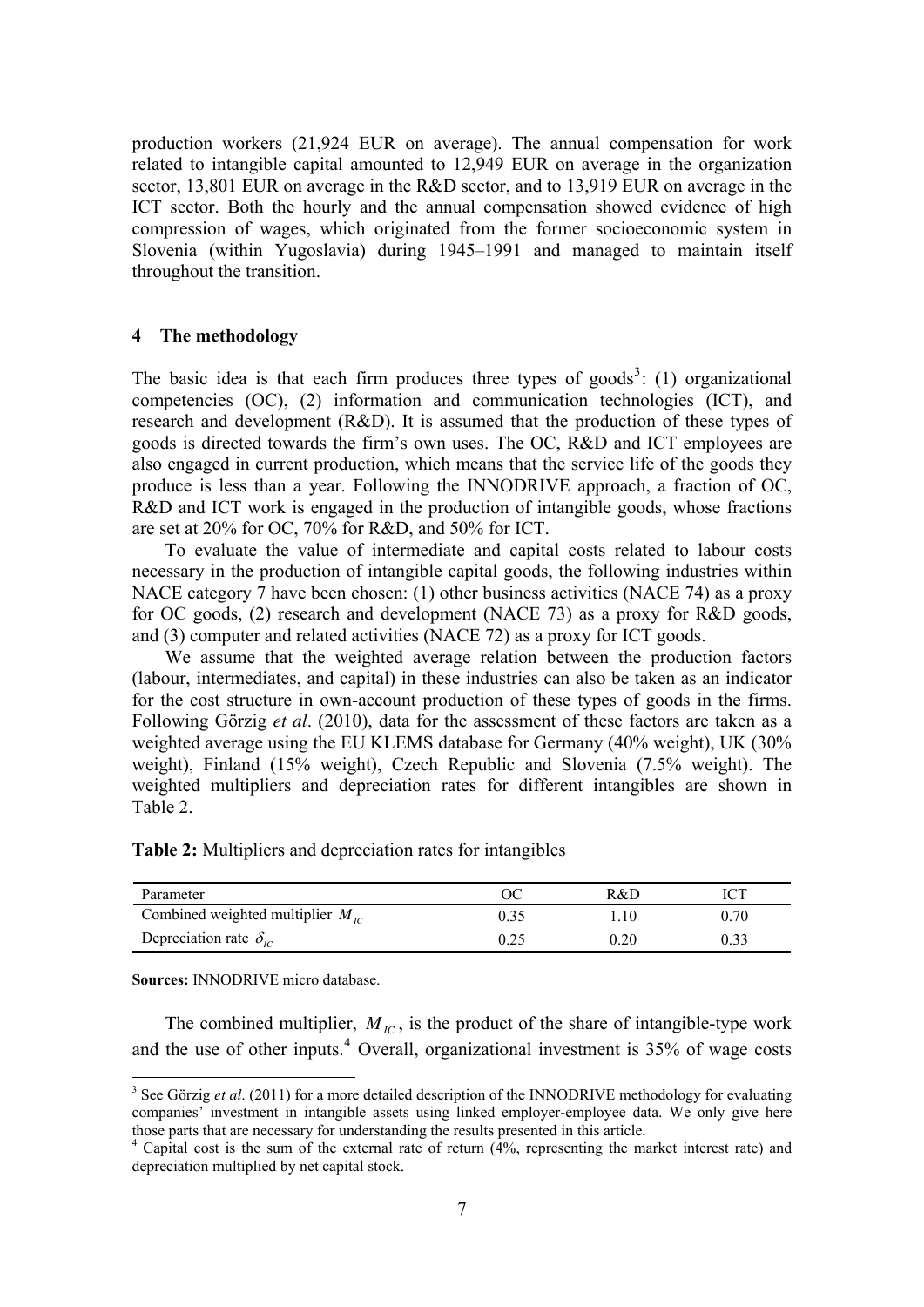when the use of intermediates and capital are added to the wage costs, which are 20% of all wage costs in organizational work. In R&D and ICT work, the total wage costs are closer approximates of the total investment. Conventional capital stock estimates use the perpetual inventory method to quantify the capital stock. Using the EU KLEMS methodology, the general definition of the closing capital stock,  $K_t$ , for an establishment is given by:

$$
K_t = K_{t-1}(1-\delta) + I_t, \tag{1}
$$

with  $I_t$  for the capital formation of the current year and a constant depreciation rate  $\delta$ . Microdata do not allow for a long history of intangible capital accumulation. Capital stocks are based on observed figures and an estimate of the initial closing capital stock  $K_{\theta-1}$  in the last year before observations for a firm begin. We apply the following sum formula of a geometric row to estimate the initial stock:

$$
K_{\theta-1} = \hat{I} \frac{1 - (1 - \delta - g)^T}{1 - (1 - \delta - g)},
$$
\n(2)

where  $\hat{I}$  is the initial investment, and *g* is the growth of capital stock.  $\hat{I}$  is set to be the average investment in the five-year period following the first observation year  $\theta$ . The average is used to assess the average investment rate over the business cycle. The initial investment  $\hat{I}$  is taken as the starting value for the back extrapolation using the growth rate of investment *g* before the first observation. *T* should theoretically be infinite, but for practical purposes, it can be set to 100. Growth rate *g* is set at 2%, which follows the sample average growth rate of 2% of real wage costs for intangible capital-type work.

 Expenditure-based calculations are made separately for every type of intangible expenditure,  $I_{ICit} = M_{IC} W_{ICit} L_{ICit}$ , with  $IC = \{OC, R & D, ICT\}$ . Here,  $M_X$  is the weighted multiplier in Table 2, by which labour costs have to be multiplied to assess worker (deflated by the wage index) and  $L_{\text{ICit}}$  is the respective labour input. total investment expenditures on intangibles,  $w_{\text{IC}i}$  is the wage cost for every type of

estimates the productivity of organizational workers. In Mankiw *et al.* (1992), the human capital investment decision for each individual is made by the individuals themselves as part of their long-term investment (the alternative investment is in productivity-wage gap among the managers. They also remark that labour market theory The performance-based approach uses these estimates as a starting point, but rephysical capital). It is convenient to model the production function following Mankiw *et al*. (1992), but with human capital replaced by organizational capital. The organizational capital inherit in each organizational worker is considered as fixed and determined by the combination of labour costs with intermediates and capital, as in the expenditurebased approach. The effective labour input, however, is quality-adjusted for the productivity of organizational workers that may differ from the wage costs used in the expenditure-based calculations. Indeed, Hellerstein *et al*. (1999) find a clear has no clear explanation for this. Ilmakunnas and Piekkola (2010) further provide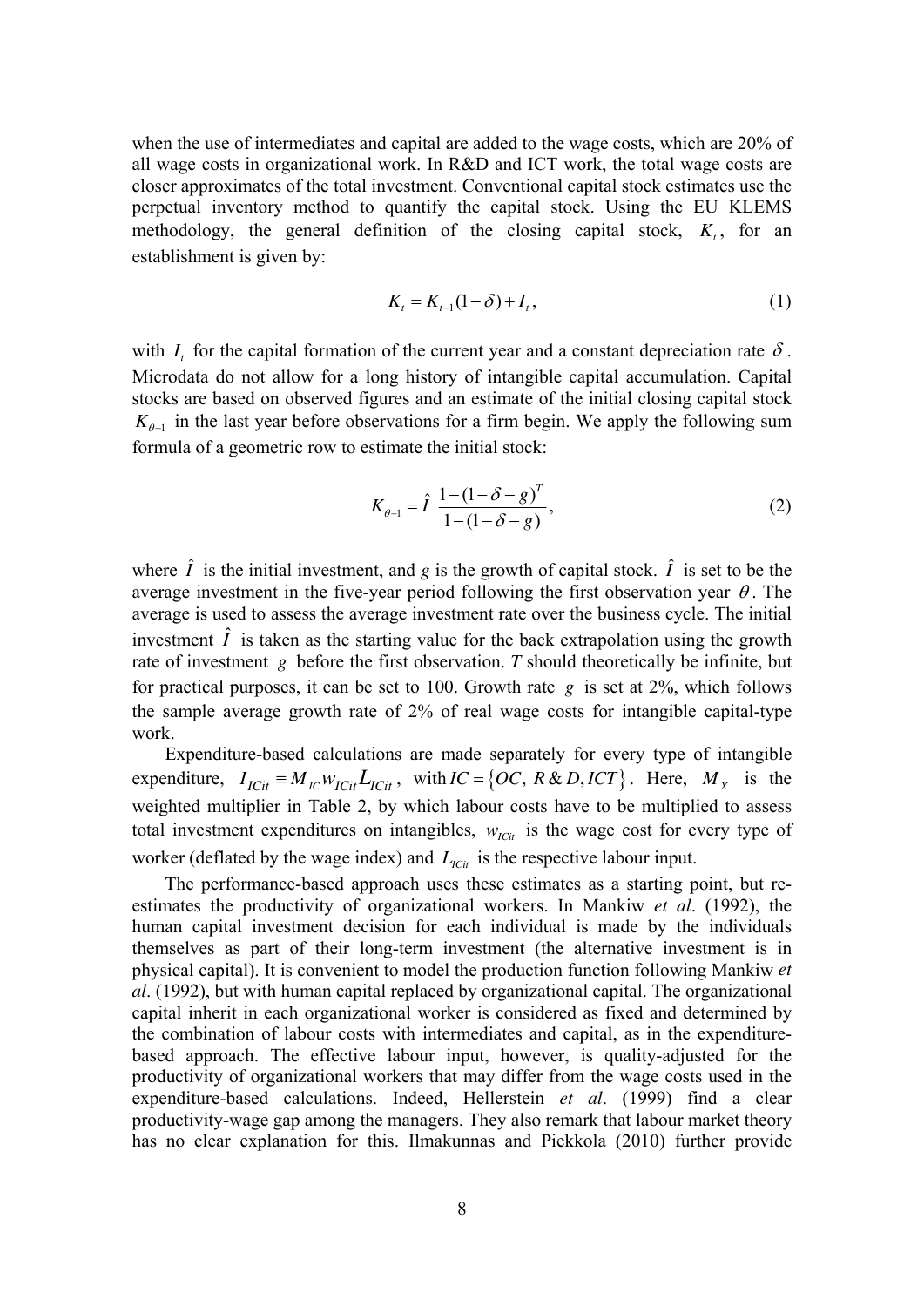evidence that in Finland, organizational workers in particular, and to some extent, R&D workers, increase profitability so that productivity exceeds the wage costs.

 Organizational capital is suggested here as the important missing input in production that may explain the productivity-wage gap. Thus, our first argument is that the high returns are explained by the omitted organizational capital in the production function. There are also other explanations for the gap that relate to the difficulty of assessing management's productivity in general. We sum up the most important arguments: (1) organizational work creates organizational capital; (2) complementarities exist with other unobserved inputs, or inputs not properly controlled for in estimation; (3) management and marketing workers may be paid in shares or in other non-wage benefits; and (4) the output of these workers may be difficult to observe.

types of unobserved inputs and is thus open to the bias of omitting inputs not properly Managers are also partly remunerated in shares, and therefore, wages do not reflect their total remuneration. Rent sharing has also become more common but is usually not intended to give all benefits to employees. Intangible goods are indeed by definition assumed to be owned by the firm, and hence, the rewards are not (at least fully) compensated for workers. The productivity estimate is sensitive to the inclusion of all controlled for in estimation. Accordingly, we include in the production function all types of intangible capital stock using an expenditure-based method and organizational capital per organizational worker (which is considered as fixed).

 In the simplest framework, workers are divided into two categories: organizational workers, OC, and other workers, NON-OC. The performance-based measure of organizational investment is given by:

$$
I_{ocit} \equiv M_{oc} \hat{w}_{ocit} L_{ocit}, \qquad (3)
$$

where  $M_{OC}$  is the total multiplier as given before in a separate production function (from Table 2) and  $\hat{w}_{0\text{C}t}$  is the estimated true productivity of OC-labour that may deviate from the wage costs. The quality-adjusted labour is:

$$
L_t \equiv L_{NON-OCt} + a_t L_{OCt} \equiv q_t L_t, \qquad (4)
$$

where  $a_t = \hat{w}_{octit} / w_{NON-occit}$  is the relative productivity of organizational workers with assumed to reflect their marginal productivity in case of perfect competition, and  $q_t = 1 + (a_t - 1)z_{oct}$  denotes the quality adjustment due to different productivity levels of organizational and other workers, where: respect to the rest of the workers with an average annual compensation  $w_{NON-OCit}$  that is

$$
z_{ocit} \equiv \frac{L_{oc}}{L_{non-oct} + L_{oct}}.
$$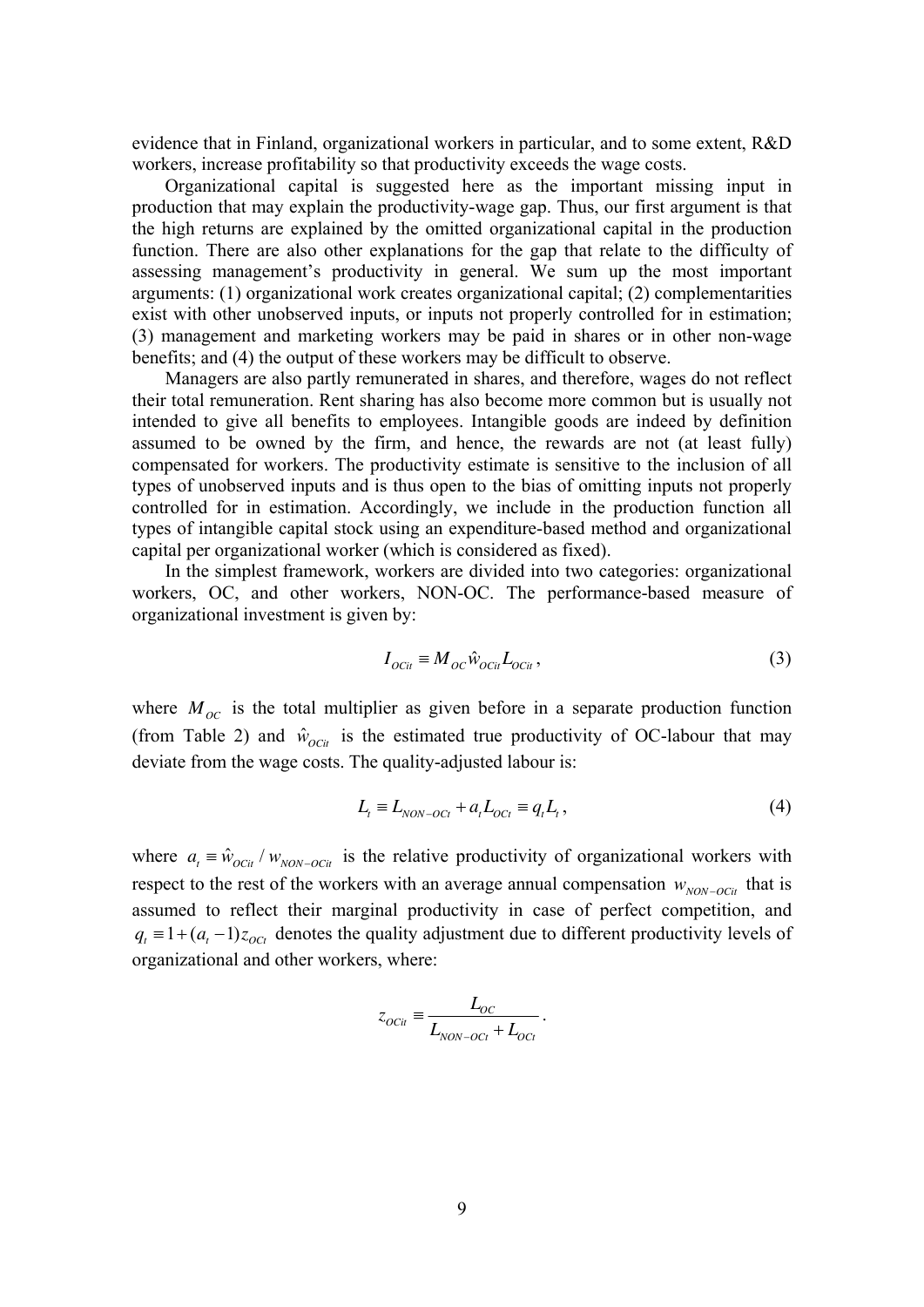including investment in all types of intangibles,  $y_{it} = SALES_{it} + \sum_{IC} I_{ICit}$ , for the firm *i* In the CRS production function estimation, the explanatory variable is turnover, in year  $t$ <sup>5</sup>

$$
y_{it} = \exp(e_{it})b_0(q_{it}L_{it})^{(1-b_{OC}-\sum_{IC\neq OC}b_{IC}-b_M-b_{TAN})}(k_{OC}z_{OCit}L_{it})^{b_{OC}}\prod_{IC\neq OC}K_{ICit}^{b_{IC}}M_{it}^{b_M}K_{TANit}^{b_{TAN}}\,,\quad (5)
$$

where  $K_{\text{TANit}}$  is tangible capital (plant, property and equipment),  $M_{it}$  is consumption of intermediate inputs (materials and services),  $K_{\text{IC}t}$  refers to capital stocks of intangible types *IC*, and  $e_i$  is an error term. We use material inputs as our control variable in the ideal production function. Organizational capital per worker,  $k_{OCl}$ , is considered as fixed and hence entering the constant in the estimation. The organizational labour,  $L_{OCH}$ , is correlated with quality-adjusted labour,  $q_{\mu}L_{\mu}$ , and cannot be used as an independent regressor. We approximate the former organizational capital deepening effect using a proxy for the number of organizational workers given by an industry average value in five firm-size categories, denoted as  $\overline{L}_{OCl}$ . Finally, the specification imposes higher returns to an additional investment in all types of intangible capital at low levels. It is therefore appropriate to use a wide definition of occupations that are engaged in the production of intangible capital.

Following Hellerstein *et al.* (1999) in log form, we can approximate the quality adjustment parameter with:

$$
\ln q_t = \ln \left[ 1 + (a_t - 1) z_{oct} \right] \approx (a_t - 1) z_{ Oct}
$$

because organizational workers are 10% of total workers and because we are measuring relative productivity (so that the second term in square brackets does not deviate significantly from zero). The final estimation is done by industry and year, and the reference productivity level is that of the non-organizational workers in each industry *j*. Our estimation equation is then of the following form:

$$
\ln y_i = b_0 + b_{OC} \ln L_{OCi} + b_L \ln L_i + cz_{OCi} + \sum_{IC \neq OC} b_{IC} \ln K_{ICi} ++ b_M \ln M_i + b_{TAN} \ln K_{TANi} + e_i,
$$
 (6)

<span id="page-12-0"></span>with:

$$
b_L = (1 - b_{OC} - \sum_{lC \neq OC} b_{lC} - b_M - b_{TAN}),
$$
\n(7)

$$
c = (1 - b_{OC} - \sum_{I \subset \neq OC} b_{IC} - b_M - b_{TAN})(a - 1) = b_L(a - 1).
$$
 (8)

 5 Caves and Barton (1990), and Jorgenson *et al*. (1986) provide details regarding the estimation of firm production functions with fixed effects.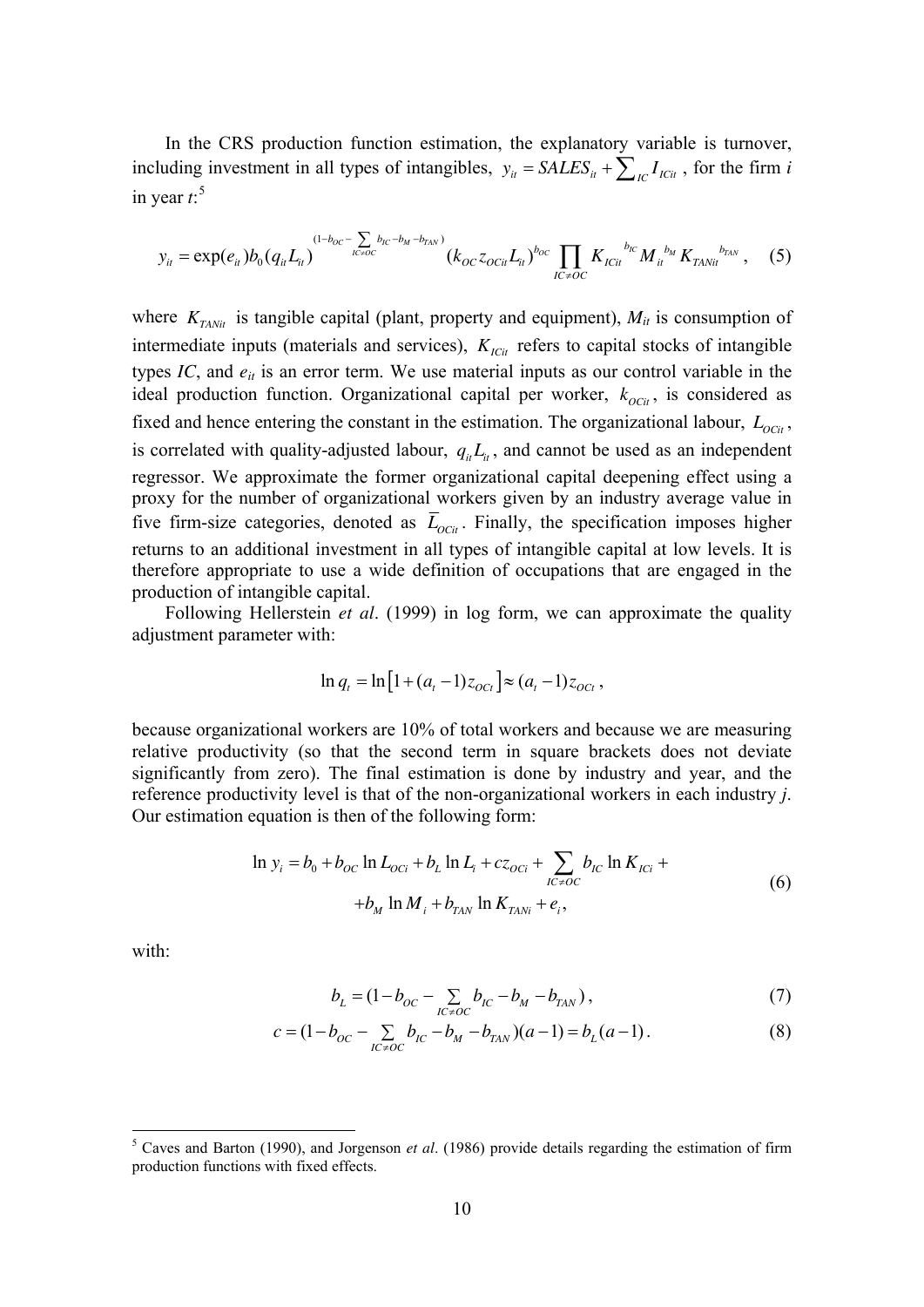The relative productivity of organizational workers is  $a_{it} = c_{it}/b_{it} + 1$ . Here,  $c_{i}$  /  $b_{i}$  shows the magnitude by which the marginal productivity of management and marketing work exceeds that of the rest of the workers in the industry. Productivity is organizational investment and productivity of organizational workers is then given by: thus  $(c_{j} / b_{j} + 1 - 1) / 1 = c_{j} / b_{j}$  percent higher than for the rest of workers. The

$$
I_{OCi} \equiv M_{OC} \hat{w}_{OCit} L_{OCit}, \qquad (9)
$$

$$
\hat{w}_{OCjt} = a_{it} w_{NON-OCjt} \,. \tag{10}
$$

In empirical estimates, the hypothetical wage sum  $w_{\text{NON-OC}j} L_{\text{OC}i}$  is evaluated from the annual wage sum for organizational workers, multiplied by the hourly wage ratio of organizational and other workers in each industry. The econometric estimation is finally conducted separately by industry and by year.

#### **5 Empirical results**

In the first step, the log of annual sales (turnover) was regressed on different types of intangibles, organizational worker share, and other controls, including fixed year and firm effects. The first step gives an expression of the firm-specific shocks in terms of the estimated polynomial and the intangible variables. In the second step, assuming a Markov process for the productivity shock, log sales minus the contribution of the controls is regressed on the organizational worker share and a polynomial of the shocks. Our main interest is the evolution of intangible capital stock over the years and by industry. Table 3 first reports the fixed-effect estimates over industries using the derived production function that includes organizational work augmenting labour productivity (all variables except shares are in logs).

our panel regression, organizational workers appeared to have  $102.7\%$  (0.151/0.147 = As can be seen from Table 3, sales in expression (6) were positively and significantly related to the share of organizational workers (the coefficient is 0.151). Recall from Chapter 4 that organizational workers bring additional value relative to the rest of the workers if the coefficient for the organizational worker share is positive. In 1.027) higher productivity than the average, which was much lower compared to 190– 270% for Finland (*cf*. Piekkola, 2010). The effects of the other variables on sales were expected and comparable to those for other countries (Piekkola, 2010; Piekkola *et al*., 2011). Namely, the semi-elasticities of net plant, property, equipment (0.070), R&D capital (0.012), and material cost (0.768) with respect to sales were all positive and statistically significant.

 Next, we report in Table 4 the average coefficients and mean *t*–statistics from the panel estimations of equation [\(6\)](#page-12-0) separately for the *n* industry-year categories. Fama and MacBeth's (1973) "*t*-statistic" of the form:

$$
t(\overline{\beta}_k) = \overline{\beta}_k / \left( s(\beta_k) / \sqrt{n} \right) \tag{11}
$$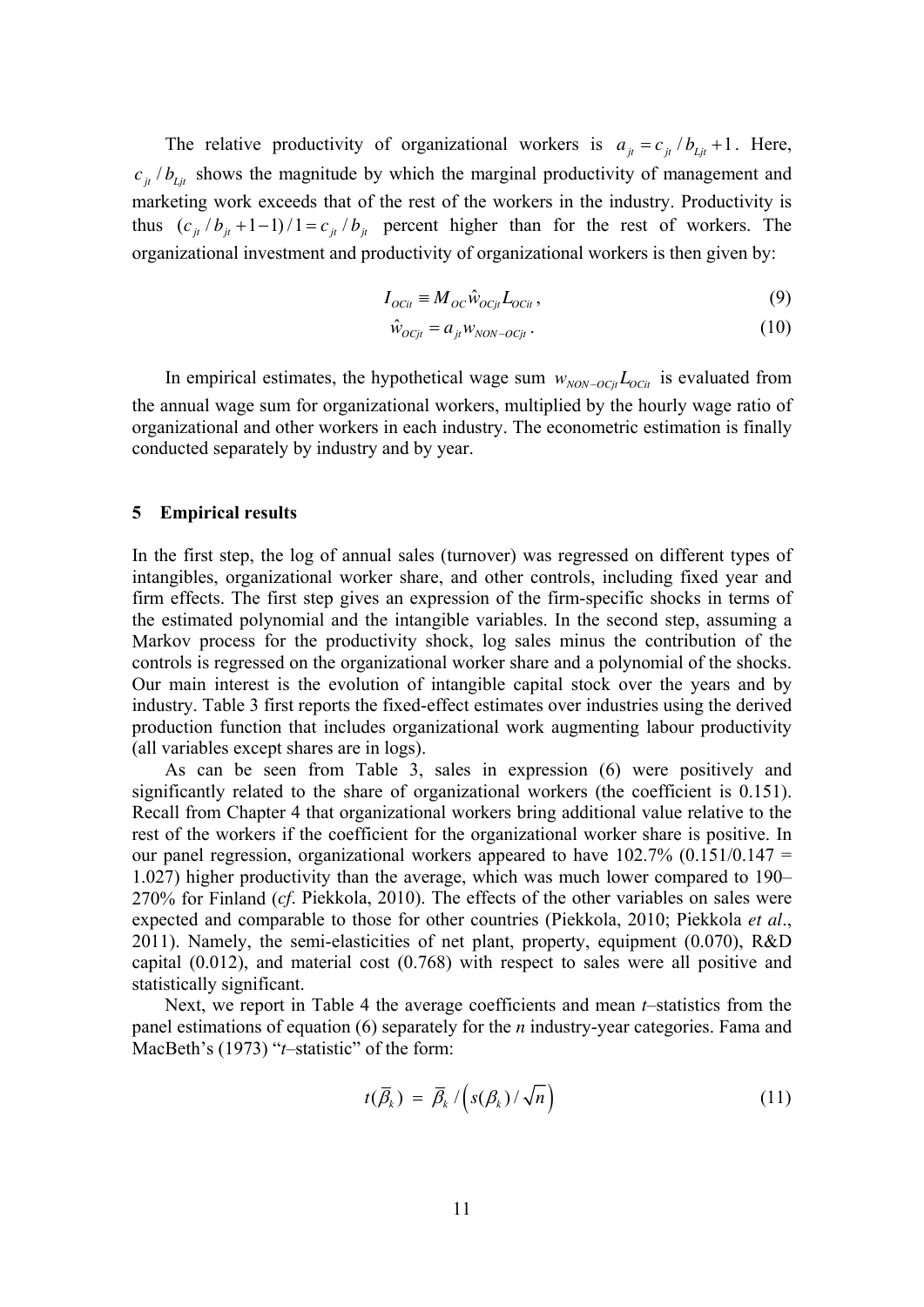is shown for each of the coefficients. We also report coefficients, weighted by the inverse of each variable's variance in each industry class.

| Variable                       | Sales     |
|--------------------------------|-----------|
|                                | $0.151**$ |
| Organizational worker share    | (0.0048)  |
|                                | $0.147**$ |
| Employment                     | (0.0034)  |
|                                | $0.070**$ |
| Net plant, property, equipment | (0.0018)  |
|                                | $0.012**$ |
| R&D capital                    | (0.0095)  |
| Material                       | $0.768**$ |
|                                | (0.0110)  |
| Observations                   | 23,823    |
| Number of firms                | 3,370     |
| R Squared within               | 0.859     |
| R Squared between              | 0.964     |
| R Squared                      | 0.965     |
| Wald $\chi^2$                  | 139,389   |
| p-value                        | 0.000     |

**able 3:** Panel data estimates explaining sales, Slovenia (1995–2004) **T**

Notes: Estimates include year and industry fixed effects, and their interactions. Robust standard errors are given in parentheses. Asterisks \* and \*\* denote significance at five and one percent level, respectively.

Sources: INNODRIVE micro database; own calculations.

**Table 4:** Average estimates explaining sales across industries and years, Slovenia (1995–2004)

| Variable                       | Panel mean | Weighted |
|--------------------------------|------------|----------|
| Organizational worker share    | 0.142      | 0.158    |
| t-value                        | (1.417)    |          |
| standard error over years      | 0.071      |          |
| Employment                     | 0.129      | 0.153    |
| t-value                        | (6.150)    |          |
| standard error over years      | 0.027      |          |
| Net plant, property, equipment | 0.086      | 0.076    |
| t-value                        | (4.927)    |          |
| standard error over years      | 0.015      |          |
| R&D capital                    | 0.022      | 0.014    |
| t-value                        | (2.777)    |          |
| standard error over years      | 0.010      |          |
| Material                       | 0.780      | 0.774    |
| t-value                        | (31.920)   |          |
| standard error over years      | 0.018      |          |

Notes: Estimation spans over eight industries. Table shows the average coefficient, Fama and MacBeth's (1973) "*t*–statistic", standard error over years, and weighted average coefficient over industries and years with inverse of variance in the industry as weight.

Sources: INNODRIVE micro database; own calculations.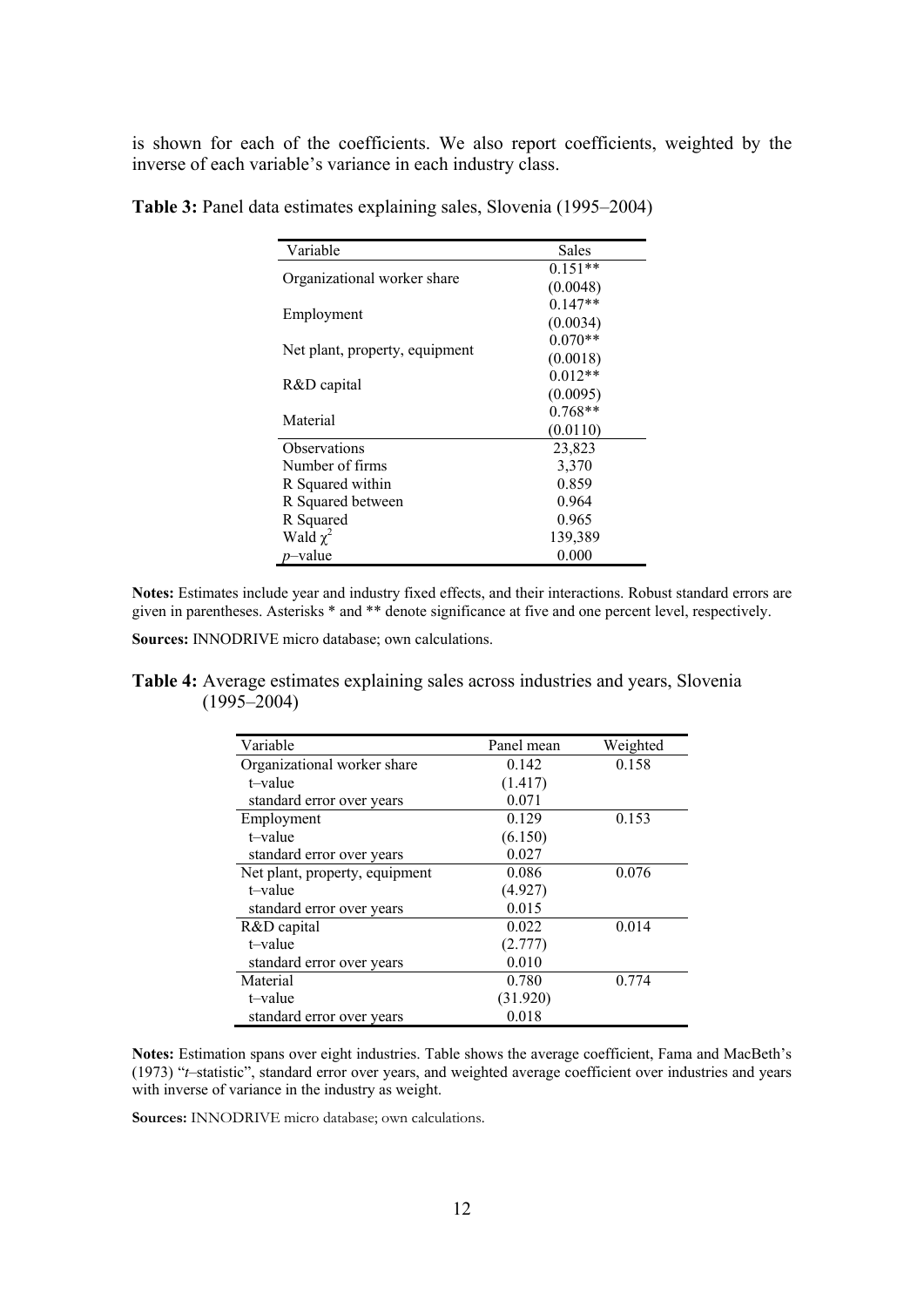In the first column of Table 4, the non-weighted average coefficient for the organizational worker share was 0.142, showing important gains from recruiting organizational workers. The ratio of this average coefficient of organizational worker share to that of log employment was  $1.101$ , so organizational workers are about  $110.1\%$ more productive than the average worker, which is somewhat higher than the panel estimate from Table 3. Weighting the coefficients by the inverse of the variance in the industry (second column of Table 4) would yield a lower ratio of 1.033 (103.3%), again closer to the estimate from Table 3. This is consistent with the occupational structure of hourly wages and compensations, where we had only small deviations for organizational workers compared to other workers. The effects of other variables on sales were again expected and comparable to those for other countries, analyzed in the INNODRIVE project (*cf*. Piekkola *et al*., 2011).

complementarity between these two types of capital. Net plant, property and equipment As can be seen from the summary of correlations between the crucial determinants of production in Table 5, all components of the expenditure-based intangible capital (organization, R&D and ICT) were positively correlated, with the highest correlation coefficient between R&D capital and ICT capital (0.686), which suggests was positively correlated with the intangibles and weakly negatively correlated with sales growth. More intangibles in the production process also require more net plant, property and equipment. Sales growth was weakly positively correlated with organizational capital (0.004) and ICT asset (0.020), and weakly negatively correlated with R&D capital  $(-0.004)$ . Material cost was positively correlated to all other variables, as increasing the level of the other factors of production also requires more material and consequently accelerates sales growth.

|                      | Organizational<br>capital | ICT capital | R&D capital | Sales growth | Net plant,<br>property,<br>equip. |
|----------------------|---------------------------|-------------|-------------|--------------|-----------------------------------|
| Organizational       |                           |             |             |              |                                   |
| capital              | 1.0000                    |             |             |              |                                   |
| ICT capital          | 0.4112                    | 1.0000      |             |              |                                   |
| R&D capital          | 0.4713                    | 0.6864      | 1.0000      |              |                                   |
| Sales growth         | 0.0036                    | 0.0202      | $-0.0035$   | 1.0000       |                                   |
| Net plant, property, |                           |             |             |              |                                   |
| equipment            | 0.3157                    | 0.1816      | 0.3560      | $-0.0033$    | 1.0000                            |
| Material             | 0.2504                    | 0.2766      | 0.3453      | 0.0221       | 0.3731                            |

**Table 5:** Summary of correlations, Slovenia (1995–2004)

Sources: INNODRIVE micro database; own calculations.

We now turn in Figure 3 to the evolution of organizational, ICT and R&D capital per value added in the private sector in Slovenia for the period 1995–2004. We used xpenditure-based intangibles, though the development of both expenditure-based and e performance-based figures was similar for Slovenia<sup>6</sup>. As we can observe, the R&D apital per value added steadily decreased over time; from 46.6% in 1995 to 31.0% in c 2004 (Figure 3). On the contrary, the ICT capital per value added increased over time;

Expenditure-based measurement (EXP) applies expenditures with the parameter set from Table 2 to calculate investment using expression (3), while performance-based measurement (PER) applies industryyear specific productivity of organizational or R&D workers as given by expressions (9) and (10).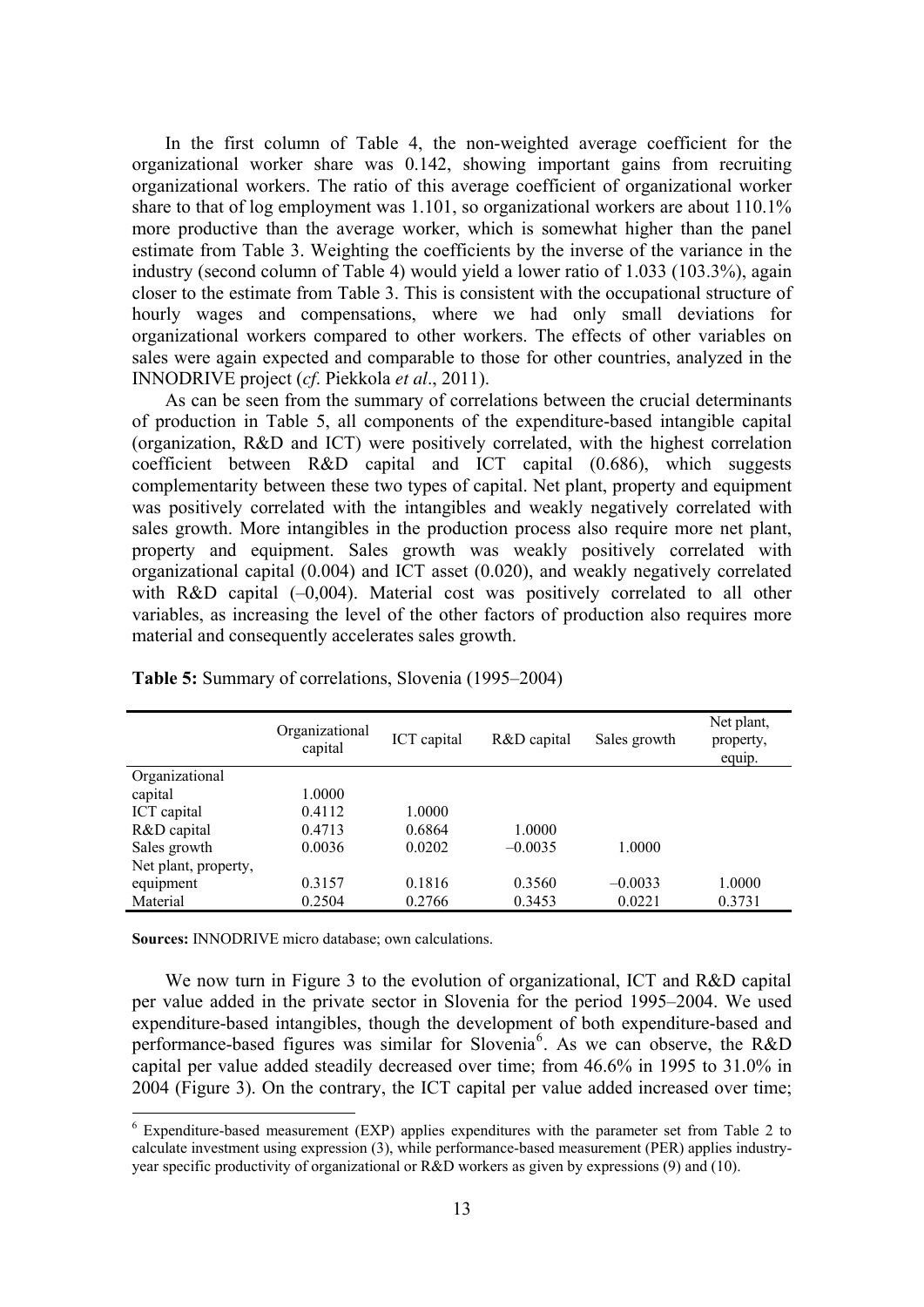from 4.8% in 1995 to 12.2% in 2004. The organizational capital per value added was relatively stable during 1995–2004 with the mean of 9.9%. Additionally, the performance-based organizational capital per value added had a similar relatively stable dynamic with the mean of 4.5%.



**Figure 3:** Organizational, R&D and ICT capital per value added, Slovenia (1995–2004)

**Note:** Organizational capital, R&D capital, ICT capital and value added in Euros were recalculated in constant 2000 prices (capital investment index used).

Sources: INNODRIVE micro database; own calculations.

Combining all three components of the intangible capital (organization, R&D and ICT) resulted in the aggregate value of intangible capital. Figure 4 shows the evolution of tangible and intangible capital per value added in the private sector in Slovenia for the period 1995–2004. Again, we used expenditure-based intangibles, although the performance-based figures were similar in the Slovenian case. As we can observe, the tangible capital per value added (computed from gross capital formation using only industries shown in Table A1) increased over time; from 19.2% in 1995 to 33.0% in 2004. The intangible capital per value added, on the contrary, remained relatively stable after the initial decrease (during 1995–1996) and amounted to 54.0% on average during 1997–2004. Thus the increase in the ICT capital per value added managed to "compensate" the decrease in the R&D capital per value added to a large extent. Nonetheless, a considerable convergence can be observed between the tangible and the intangible capital per value added in Slovenia during 1995–2004.

expenditure-based R&D capital per sales steadily decreased over time (from 11.5% in 1995 to 7.0% in 2004), the expenditure-based ICT capital per value added increased over time (from 1.1% in 1995 to 2.8% in 2004), while the expenditure-based Examining the evolution of intangible capital per sales (turnover) in the private sector in Slovenia for the period 1995–2004 gives us a similar dynamic. The organizational capital per value added was relatively stable during 1995–2004 (with the mean of 2.3%). The expenditure-based intangible capital in the aggregate per sales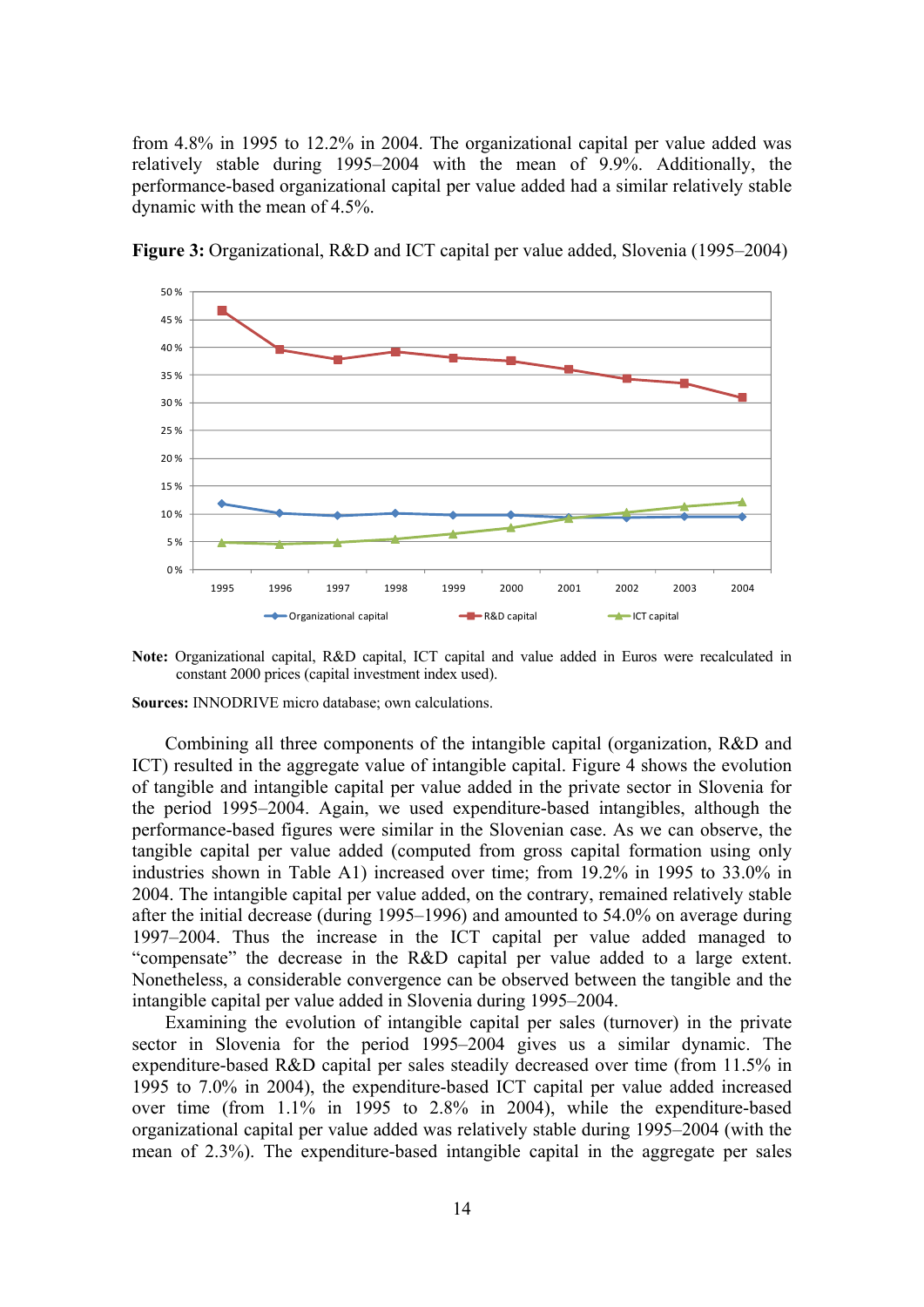remained relatively stable after the initial decrease (from 13.3% to 12.2% during 1995– 1996) and amounted to 12.5% on average during 1997–2004.



**Figure 4:** Tangible and intangible capital per value added, Slovenia (1995–2004)

**Notes:** Tangible capital, intangible capital and value added in Euros were recalculated in constant 2000 prices (capital investment index used). Tangible capital per value added was calculated from the official statistics.

**Sources:** INNODRIVE micro database; SORS (2010); own calculations.

#### **National estimates and comparisons 6**

The n ational estimates are based on the INNODRIVE macro database and follow somewhat different methodology (*cf*. Jona-Lasinio *et al*., 2011; Roth and Thum, 2010) than the micro approach. Nonetheless, even though the levels differed, the dynamics of intangibles for Slovenia is comparable to the dynamics from micro approach.

Figure 5 presents the new intangibles for Slovenia in the period 1995–2005, divided into scientific R&D, market research, advertising, firm-specific human capital, and organizational structure (own account component and purchased component). As can be capital also increased modestly (from  $14.3\%$  in 1995 to 17.4% in 2005), while the share observed, the share of scientific R&D in new intangibles did not change during 1995– 2005 (19.4% on average), the share of market research in new intangibles increased somewhat (from 2.9% in 1995 to 3.6% in 2005), the share of firm-specific human of advertising increased substantially (from 11.9% in 1995 to 23.1% in 2005). The share of organizational structure as a whole in new intangibles decreased substantially in Slovenia during 1995–2005; from 51.5% in 1995 to 36.6% in 2005. Within the organizational structure, the share of the own-account component in new intangibles hardly changed (14.8% on average), while the share of the purchased component in new intangibles was the one that decreased (from 35.4% in 1995 to 21.8% in 2005). The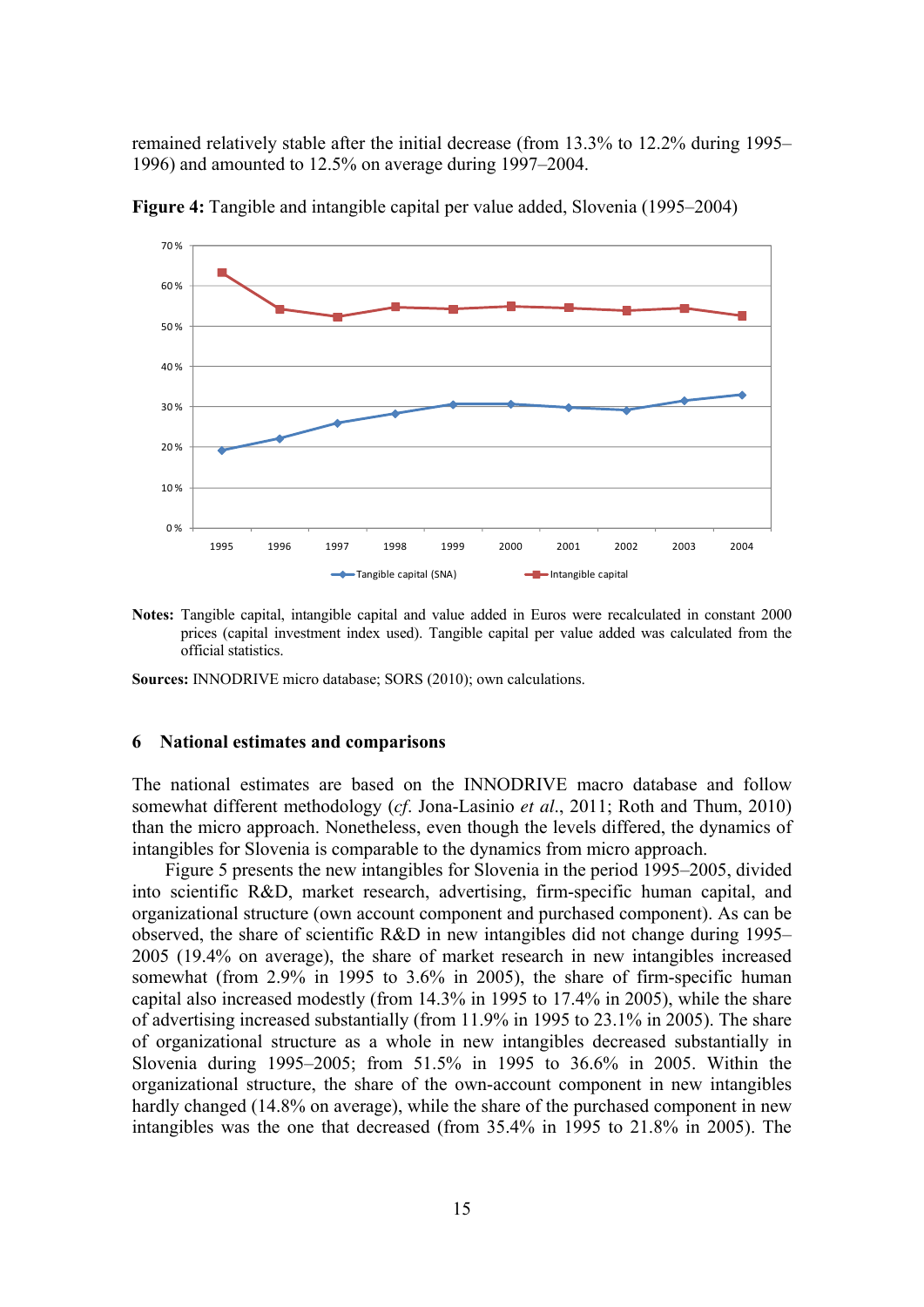dynamic of changes in the new intangibles was gradual in Slovenia during the transition.



**Figure 5:** National estimates of intangibles, Slovenia (1995–2005)

 In Figure 6, we compare Slovenia to other countries of the EU–27 (and Norway) in terms of intangible capital.<sup>7</sup> As can be observed for 2005 (see Figure 6), Slovenia ranked 10th among the 28 countries in terms of the intangibles in the aggregate, with 7.21% of GDP. Slovenia was between Finland (7.35%) and Denmark (7.13%) in terms 7.21% of GDP. Slovenia was between Finland (7.35%) and Denmark (7.13%) in terms of the share of intangibles in the GDP. The average was  $5.9%$  of GDP, with the highestranking country being the UK (9.17%) and the lowest ranking country being Greece (2.14%). Slovenia was thus 1.27 percentage points above the EU–27 (and Norway) average in terms of the share of intangible capital in GDP in 2005, according to the INNODRIVE macro-based estimates. The capitalization of intangibles during 1995– 2005 implied an average 5.5% increase of GDP for the EU–27, and a somewhat lower 4.5% increase of GDP for the new member states.

lowest ranking country being again the UK  $(5.23\%)$  and Greece  $(1.14\%)$ , respectively. Finally, the aggregate of intangibles was decomposed into scientific R&D, organizational competence excluding training, and other intangibles. In terms of organizational competence (excluding training), Slovenia ranked 15th among the 28 countries with 2.45% of GDP. Slovenia was close to Finland (2.54%), the Netherlands (2.49%) and Poland (2.43%). The average was 2.51% of GDP, with the highest and the In terms of scientific R&D, Slovenia ranked 11th among the 28 countries with 0.84% of GDP. According to this criterion, Slovenia was comparable to the UK (0.93%), the Netherlands (0.92%) and Czech Republic (0.80%). The average was 0.77% of GDP, with the highest and the lowest ranking country being Sweden (2.49%) and Cyprus (0.08%), respectively. Slovenia was thus in 2005 above the average in terms of the share of scientific R&D in GDP, and just a bit below the EU–27 (and Norway) average in terms of the share of organizational competence (excluding training). The macro data

<u>.</u>

**Sources:** INNODRIVE macro database; Jona-Lasinio *et al*. (2011); own calculations.

<sup>&</sup>lt;sup>7</sup> For Luxemburg, the new financial product share of intangibles was set at five times the EU–27 average.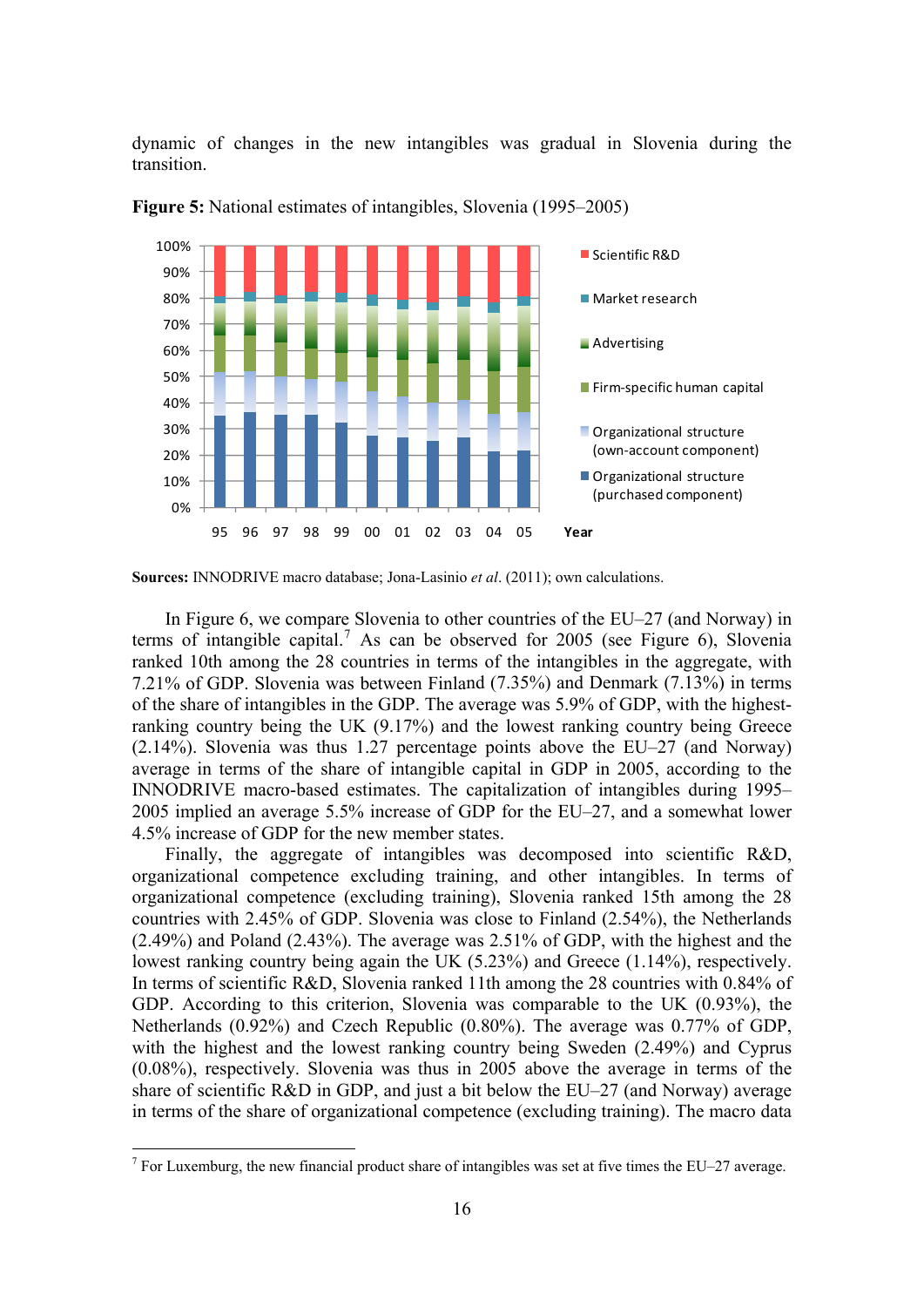exhibited similar inter-country dynamic in other analyzed years (*cf*. Jona-Lasinio *et al*., 2011).



**Figure 6:** Intangibles as a percentage of GDP in 2005, EU–27 countries (and Norway)

**Sources:** INNODRIVE macro database; Jona-Lasinio *et al*. (2011); own calculations.

### **7 Concluding remarks**

The importance of intangibles increased substantially during the globalization process. In the past decades, the key drivers of economic growth were investment in physical and human capital, and investment in R&D. However, these factors do not fully account for differences in economic performance. Until now, intangible capital has been measured at the national level, most often according to the classification provided by Corrado *et al.* (2005). The INNODRIVE project developed the Corrado *et al.* (2005) approach further by developing new data on intangibles at the firm level, which allowed us to analyse different types of intangibles and their role for economic performance and growth. Using both expenditure and performance-based estimates of intangible capital, firm data provided information on the own account part of intangibles. The results of the INNODRIVE project showed that economic competences, related to organisational capital of management and marketing, were one of the key drivers of growth.

methodology was developed for the countries being analyzed. The purpose of this Within the INNODRIVE project, Slovenia was one of six pioneer countries (together with Czech Republic, Finland, Germany, Norway, and the UK) and one of two transition countries (together with Czech Republic) involved in the development and implementation of the new micro-based approach to quantifying the intangibles. For this purpose, an inclusive micro database was built for Slovenia and an adapted common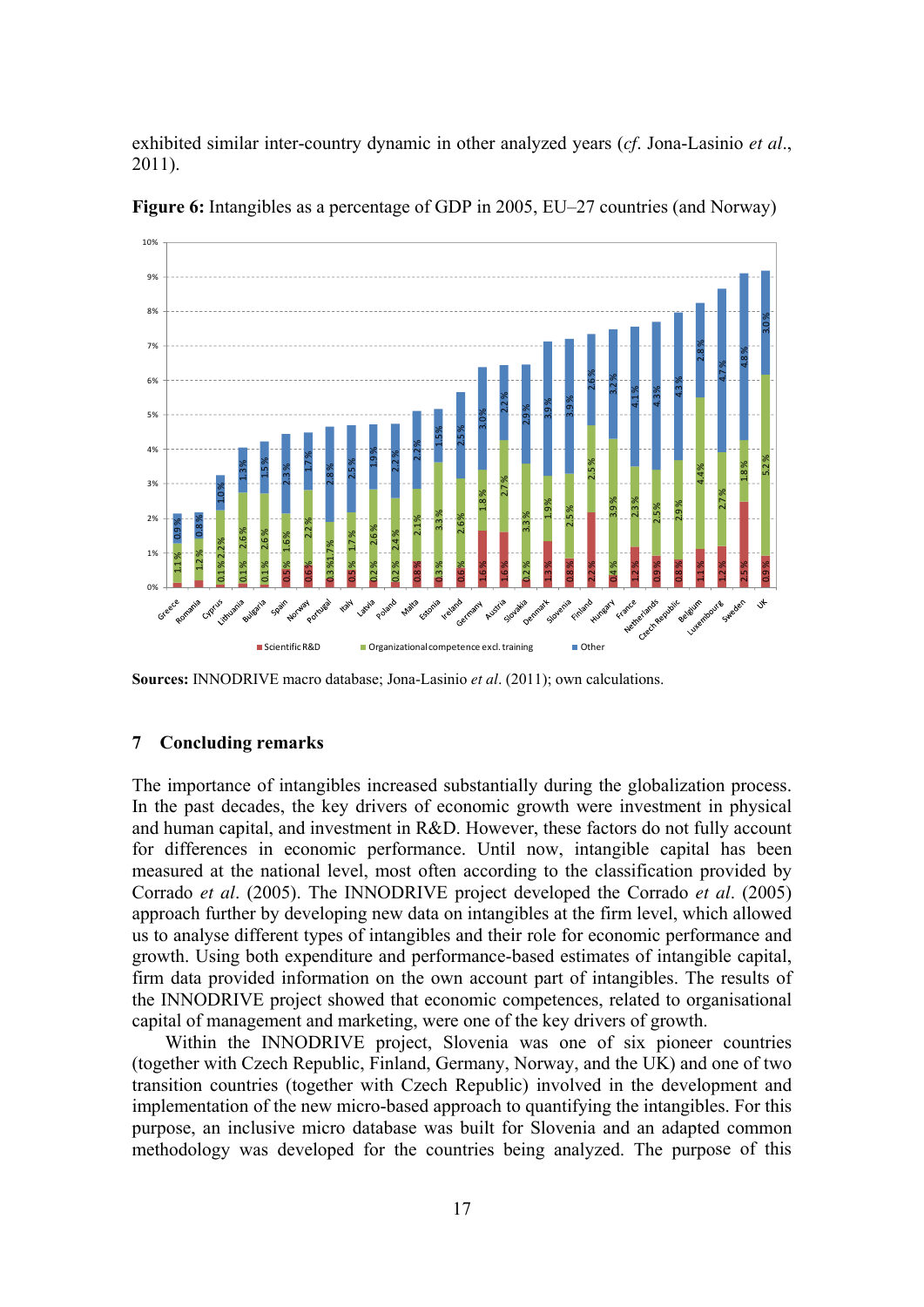article was to provide evidence on intangibles for Slovenia in the period 1994–2005 and to analyze the role of intangibles in Slovenian economy during the transition.

 To begin with, our analysis showed that the share of workers in work related to intangible capital varied on average from 1.5% in the ICT and 7.3% in the R&D, up to 12.4% in the organization. Through time, the share of workers had an increasing trend in the ICT and a distinct decreasing trend in the R&D. The compensations were highest for organization workers, followed by the R&D and ICT workers. The latter two were relatively stable over time, while the compensations in the organization sector had a decreasing trend. There was evidence of high compression of wages, which originated from the former socioeconomic system in Slovenia and managed to maintain itself throughout the transition.

Slovenian firms were all positive and statistically significant for the transitional period. Next, the results of econometric estimation showed modest gains from recruiting organizational workers in the production process in Slovenia. The organizational workers had higher productivity than the average during the transition, though this difference was lower in Slovenia compared to some other countries. The effects of net plant, property, equipment, of R&D capital, and of material cost on turnover of The significance of a skilled workforce for economic growth thus lies in its ability to create value added in the form of intangibles.

intangible capital per value added, on the contrary, remained relatively stable after the By examining the evolution of organizational, ICT and R&D capital, we observed that the R&D capital per value added steadily decreased over time, while on the contrary, the ICT capital per value added was increasing. By comparing the dynamic of tangible and intangible capital in the aggregate, we observed that the tangible capital per value added increased over time; from 19.2% in 1995 to 33.0% in 2004, while the initial decrease and amounted to 54.0% on average. Thus the increase in the ICT capital per value added managed to "compensate" the decrease in the R&D capital per value added to a large extent. Nonetheless, a considerable convergence can be observed between the tangible and the intangible capital per value added in Slovenia during the transition.

component (not the own-account component) being the one that decreased. The By observing the national estimates for Slovenia during this period, we can establish that the share of scientific R&D in new intangibles did not change, the shares of market research and firm-specific human capital increased modestly, while the share of advertising increased substantially. On the contrary, the share of organizational intangibles decreased substantially during the transition, with the share of the purchased dynamic of changes in the new intangibles was gradual in Slovenia during the transition.

4.5% increase of GDP for the new member states (among them for Slovenia). One can Lastly, in comparison to other countries of the EU–27 (and Norway) in terms of the share of intangible capital in the GDP, Slovenia ranked 10th in 2005 among the 28 countries, being 1.27 percentage points above the average according to the INNODRIVE macro-based estimates. The capitalization of intangibles during 1995– 2005 implied an average 5.5% increase of GDP for the EU–27, and a somewhat lower expect that the intangibles will represent an important source of future growth across the European countries, if proper attention is devoted to them in terms of policy measures and regulation.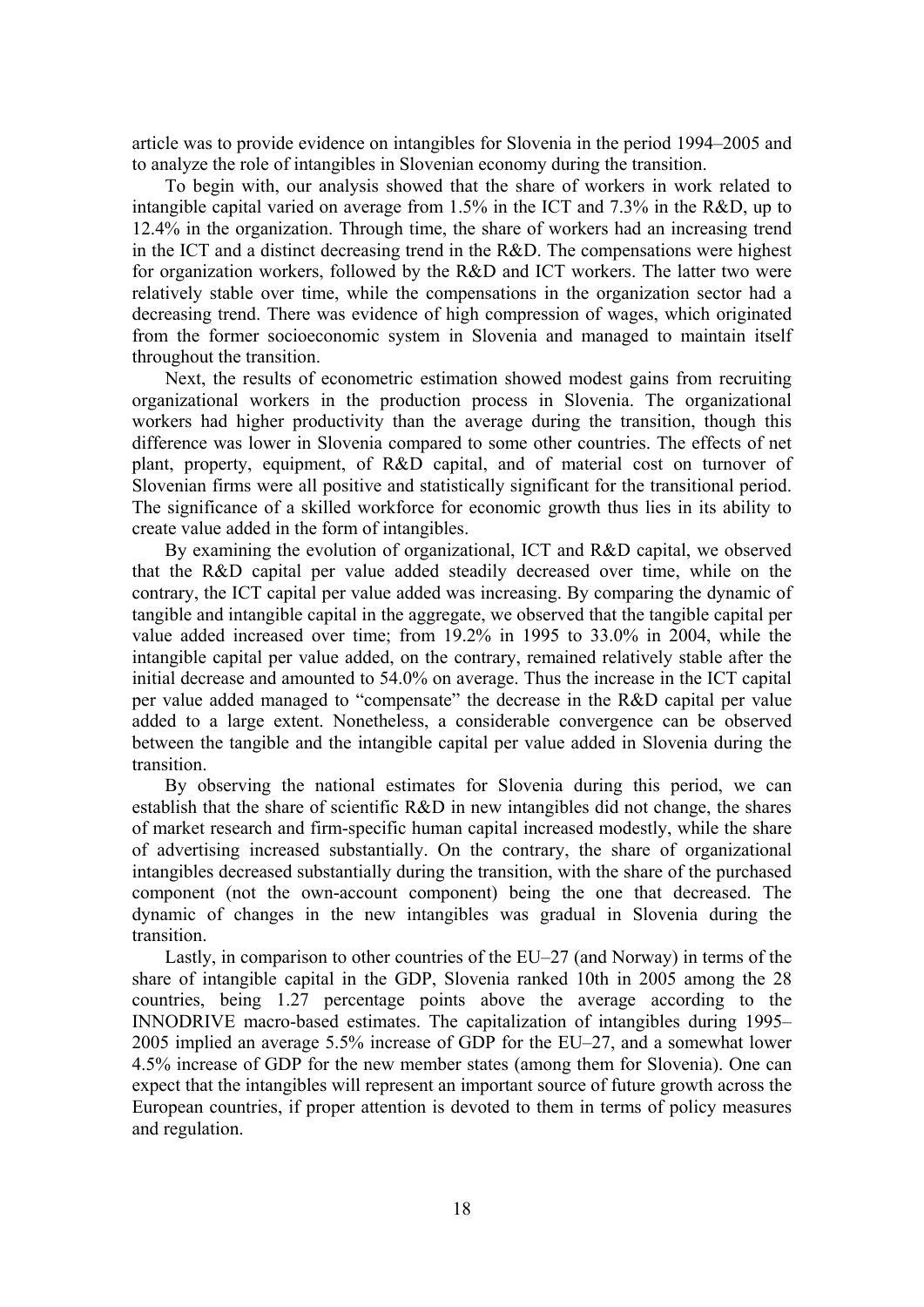It is thus crucial not only to measure the intangibles, but also to improve their management and utilization. This is why policy measures should aim to stimulate a better understanding of intangibles by including them in the GDP measure and encouraging their use by means of appropriate incentives. The data and conclusions on intangibles for Slovenia should facilitate the preparation and implementation of appropriate economic policies and regulation by the Slovenian government within the European Union framework; especially those related to innovation, education, research and sustainable growth. Additionally, the INNODRIVE database should facilitate analysis of the role of intangibles for the European Union's growth strategy "Europe 2020" and within this strategy the "Smart growth" flagship initiatives; especially the "Innovation Union" initiative.

better adapted to the firm-level evaluation of intangibles under the pressures of In terms of future research, one should focus on refining the range of production inputs, and the extent to which they should be classified as intermediate consumption or intangible investment. In addition, more resources should be dedicated to further developing performance-based methodologies and market valuation models that are globalization.

#### **References**

- Abowd, J. M., F. Kramarz and D. N. Margolis. 1999. "High Wage Workers and High Wage Firms", *Econometrica*, 67(2), pp. 251-333.
- Bresnahan, T. F. and S. Greenstein. 1999. "Technological Competition and the Structure of the Computer Industry", *Journal of Industrial Economics*, 47(1), pp. 1-40.
- Organizational Capital", Brookings Papers on Economic Activity No. 2002-1, Brynjolfsson, E., L. M. Hitt and S. Yang. 2002. "Intangible Assets: Computers and Brookings Institution, Washington, D.C., pp. 137-181.
- Cav es, R. E. and D. R. Barton. 1990. *Efficiency in U.S. Manufacturing Industries*. Cambridge, MA: The MIT Press.
- *Income and Wealth*, eds. C. Corrado, J. Haltiwanger and D. Sichel. Chicago: The Corrado, C., C. Hulten and D. Sichel. 2005. "Measuring Capital and Technology: An Expanded Framework." In *Measuring Capital in the New Economy, Studies in*  University of Chicago Press.
- Corrado, C., C. Hulten and D. Sichel. 2006. "Intangible Capital and Economic Growth", NBER Working Paper No. W11948, National Bureau of Economic Research, Cambridge, MA.
- Fama, E. F. and J. D. MacBeth. 1973. "Risk, Return, and Equilibrium: Empirical Tests", *Journal of Political Economy*, 81(3), pp. 607-636.
- University of Vaasa, Vaasa. Görzig, B., H. Piekkola and R. Riley. 2011. "Production of Intangible Investment and Growth: Methodology in INNODRIVE", INNODRIVE Working Paper No. 1,
- Worker Characteristics: Evidence from Plant-Level Production Functions and Wage Hellerstein, J. K., D. Neumark and K. R. Troske. 1999. "Wages, Productivity, and Equations", *Journal of Labor Economics*, 17(3), pp. 409-446.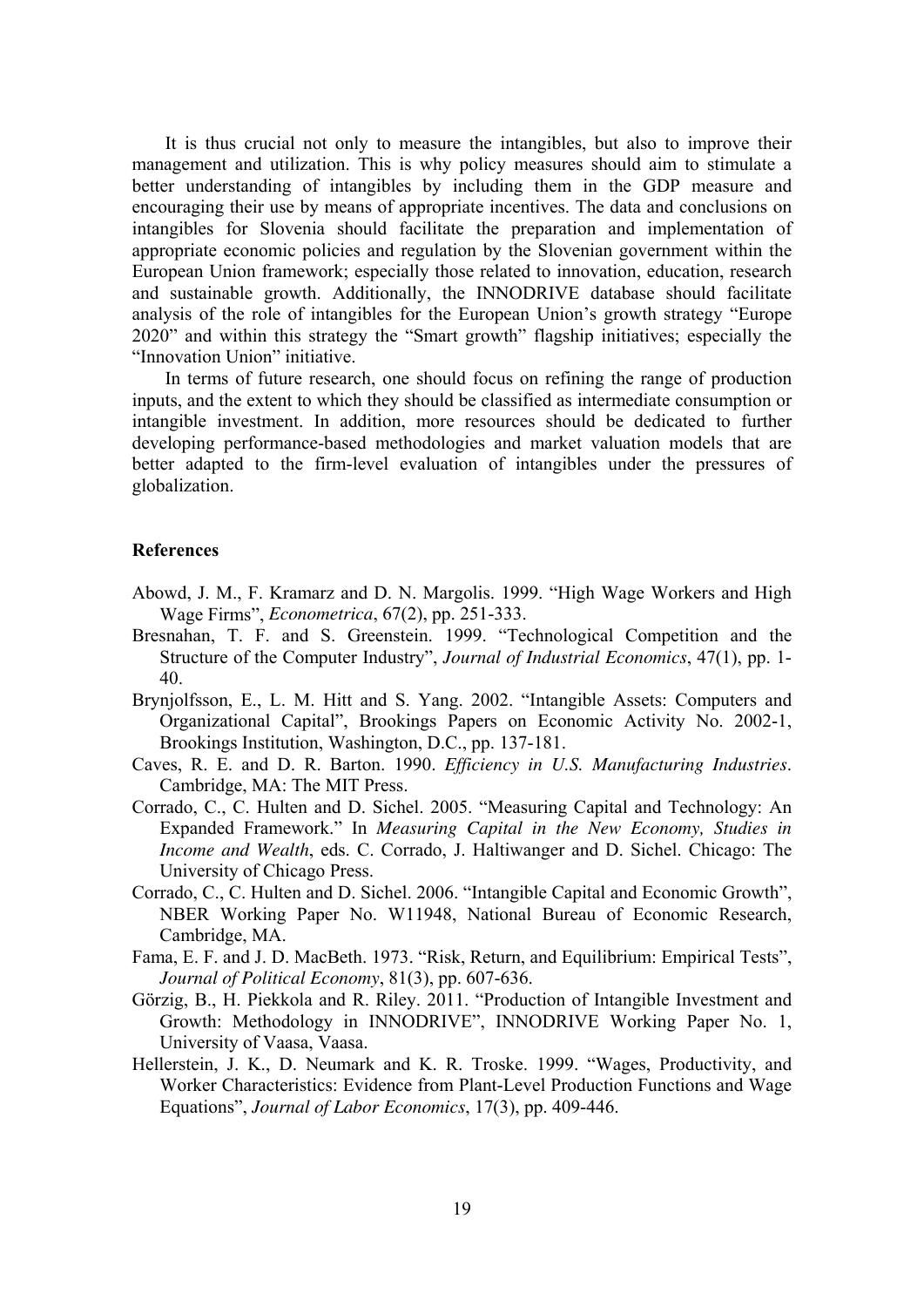- Ilmakunnas, P. and M. Maliranta. 2005. "Technology, Worker Characteristics, and Wage-Productivity Gaps", *Oxford Bulletin of Economics and Statistics*, 67(5), pp. 623-645.
- Ilmakunnas, P. and H. Piekkola. 2010. "Intangible Investment in People and Productivity", INNODRIVE Working Paper No. 8, University of Vaasa, Vaasa.
- Ito, T. and A. O. Krueger. 1996. *Financial Deregulation and Integration in East Asia: NBER-East Asia Seminar on Economics, Volume 5*. Chicago: The University of Chicago Press.
- LUISS Lab of European Economics, LUISS Guido Carli, Rome. Jona-Lasinio, C., M. Iommi and S. Manzocchi. 2011. "Intangible Capital and Productivity Growth in European Countries", INNODRIVE Working Paper No. 10,
- Griliches and M. D. Intriligator. Amsterdam: North-Holland, pp. 1841-1915. Jorgenson, D. W., Z. Griliches and M. D. Intriligator. 1986. "Econometric Methods for Modeling Producer Behavior." In *Handbook of Econometrics, Volume 3*, eds. Z.
- Lev, B. and S. Radhakrishnan. 2003. "The Measurement of Firm-Specific Organization Capital", NBER Working Paper No. 9581, National Bureau of Economic Research, Cambridge, MA.
- 65, eds. C. Corrado, J. Haltiwanger and D. Sichel. Chicago: The University of Lev, B. and S. Radhakrishnan. 2005. "The Valuation of Organizational Capital." In *Measuring Capital in the New Economy, NBER Studies in Income and Wealth No.*  Chicago Press, pp. 73-99.
- Ma nkiw, N. G., D. Romer and D. N. Weil. 1992. "A Contribution to the Empirics of Economic Growth", *Quarterly Journal of Economics*, 107(2), pp. 407-437.
- Marrano, M. G. and J. Haskel. 2006. "How much Does the UK Invest in Intangible Assets", Department of Economics Working Paper No. 578, Queen Mary, University of London, London.
- Piekkola, H. 2010. "Intangibles: Can They Explain the Unexplained?", INNODRIVE Working Paper No. 2, University of Vaasa, Vaasa.
- Piekkola, H., M. Lintamo, R. Riley, C. Robinson, K. Geppert, B. Görzig, A. Neumann, Intangible Capital in Six Countries: Finland, Norway, the UK, Germany, the Czech M. Henningsen, T. Skjerpen, Š. Jurajda, J. Stančík and M. Verbič. 2011. "Firm-level Republic and Slovenia." In *Intangible Capital – Driver of Growth in Europe, Proceedings of the University of Vaasa No. 167*, ed. H. Piekkola. Vaasa: University of Vaasa, pp. 63-95.
- Ro th, F. and A.-E. Thum. 2010. "Does intangible capital affect economic growth?", INNODRIVE Working Paper No. 3, Centre for European Policy Studies, Brussels.
- SORS Statistical Office of the Republic of Slovenia. 2010. *SI-STAT Data Portal*. Ljubljana: Statistical Office of the Republic of Slovenia. [URL: http://www.stat.si/ pxweb/dialog/statfile1.asp], 17.12.2010.
- Subramaniam, M. and M. Youndt. 2005. "The Influence of Intellectual Capital on the Types of Innovative Capabilities", *Academy of Management Journal*, 48(3), pp. 450-463.
- pp. 335-361. Youndt, M., M. Subramaniam and S. Snell. 2004. "Intellectual Capital Profiles: An Examination of Investments and Returns", *Journal of Management Studies*, 41(2),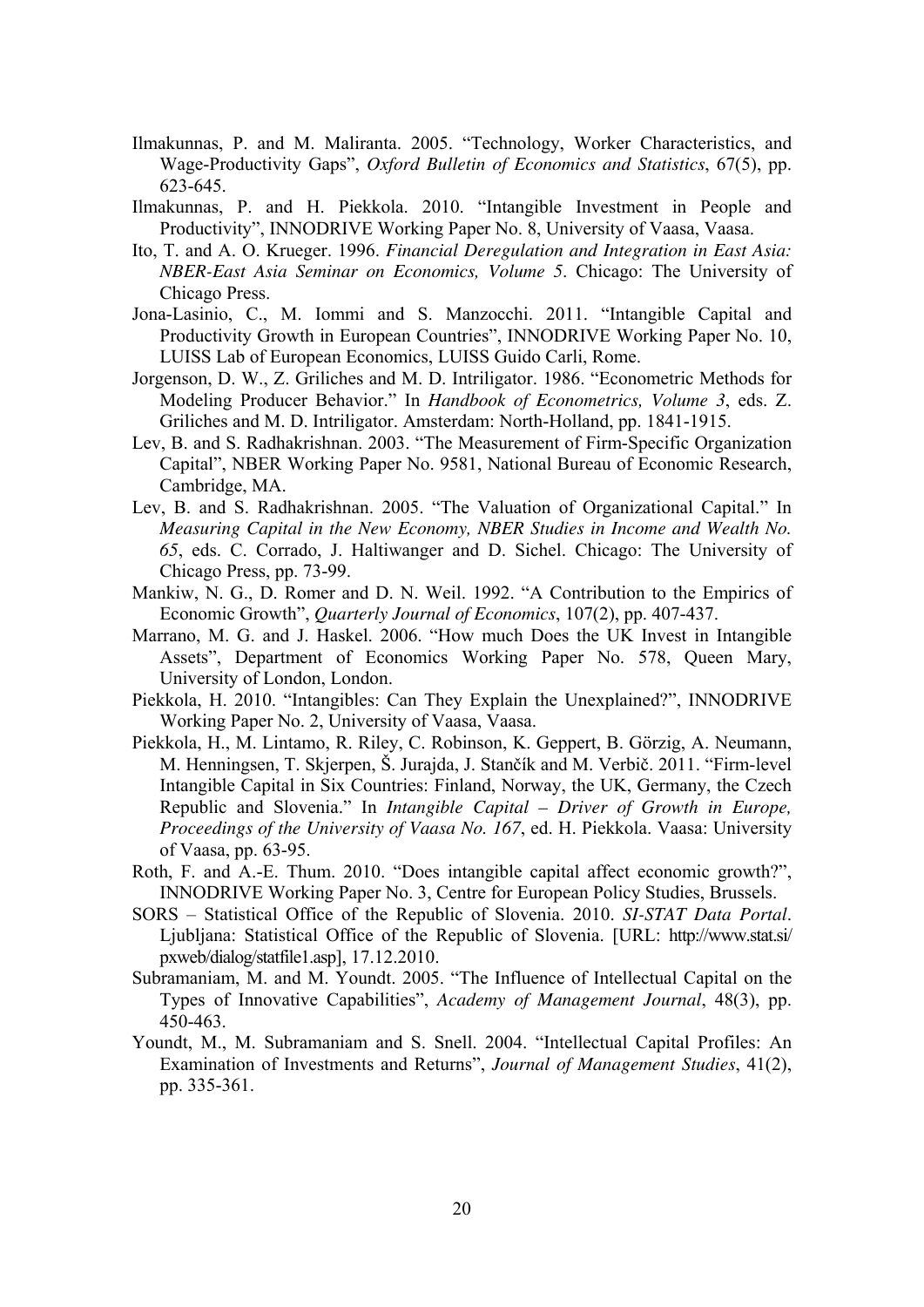### **Appendix**

#### Table A1: INNODRIVE industry classification

|                             | Industry                                      | <b>NACE Rev. 1</b>                      | Main industry        |
|-----------------------------|-----------------------------------------------|-----------------------------------------|----------------------|
| $\mathbf{1}$                | Services, consumer non-durables:              | DA, DB, DC,                             | Services, production |
|                             | food, tobacco, textiles, apparel, leather,    | DL (335), DM (354),                     | of non-durables      |
|                             | hotels, entertainment, and utilities          | E, H                                    |                      |
| $\mathcal{D}_{\mathcal{L}}$ | Consumer durables:                            | DM (excl. 354), DL (322-                | Manufacturing        |
|                             | cars, TVs, furniture, household appliances,   | $323$ ,                                 |                      |
|                             | transportation, toys, and sport goods         | DN (excl. 3611-3612),                   |                      |
|                             |                                               | I (excl. $642$ )                        |                      |
| 3                           | Other manufacturing:                          | DM (351-353), DD, DE, DK, Manufacturing |                      |
|                             | machinery, metal, trucks, planes, office      | DN (3611-3612), DJ, DN                  |                      |
|                             | furniture, and paper                          |                                         |                      |
| 4                           | Chemicals and allied products, energy, oil,   | DG (excl. 244), DH, DI, DF              | Manufacturing        |
|                             | gas, and coal extraction and products         |                                         |                      |
| 5                           | Business equipment (computers, software,      | DL (300, 311-316, 332-335),             | Services, production |
|                             | and electronic equipment), finance,           | K (721-724),                            | of non-durables      |
|                             | healthcare, medical equipment, and            | J, K (incl. 721-724),                   |                      |
|                             | pharmaceuticals                               | $N$ (private), DG $(244)$               |                      |
| 6                           | Telecom, telephone and television             | I(642)                                  | Services, production |
|                             | transmission                                  |                                         | of non-durables      |
| 7                           | Wholesale, retail, and some services          | J, K (excl. 721-724)                    | Services, production |
|                             | (laundries and repair shops)                  |                                         | of non-durables      |
| 8                           | Other: construction, transportation, building | CA, CB, F                               | Construction, others |
|                             | materials, and mining                         |                                         |                      |

**Source:** INNODRIVE micro database.